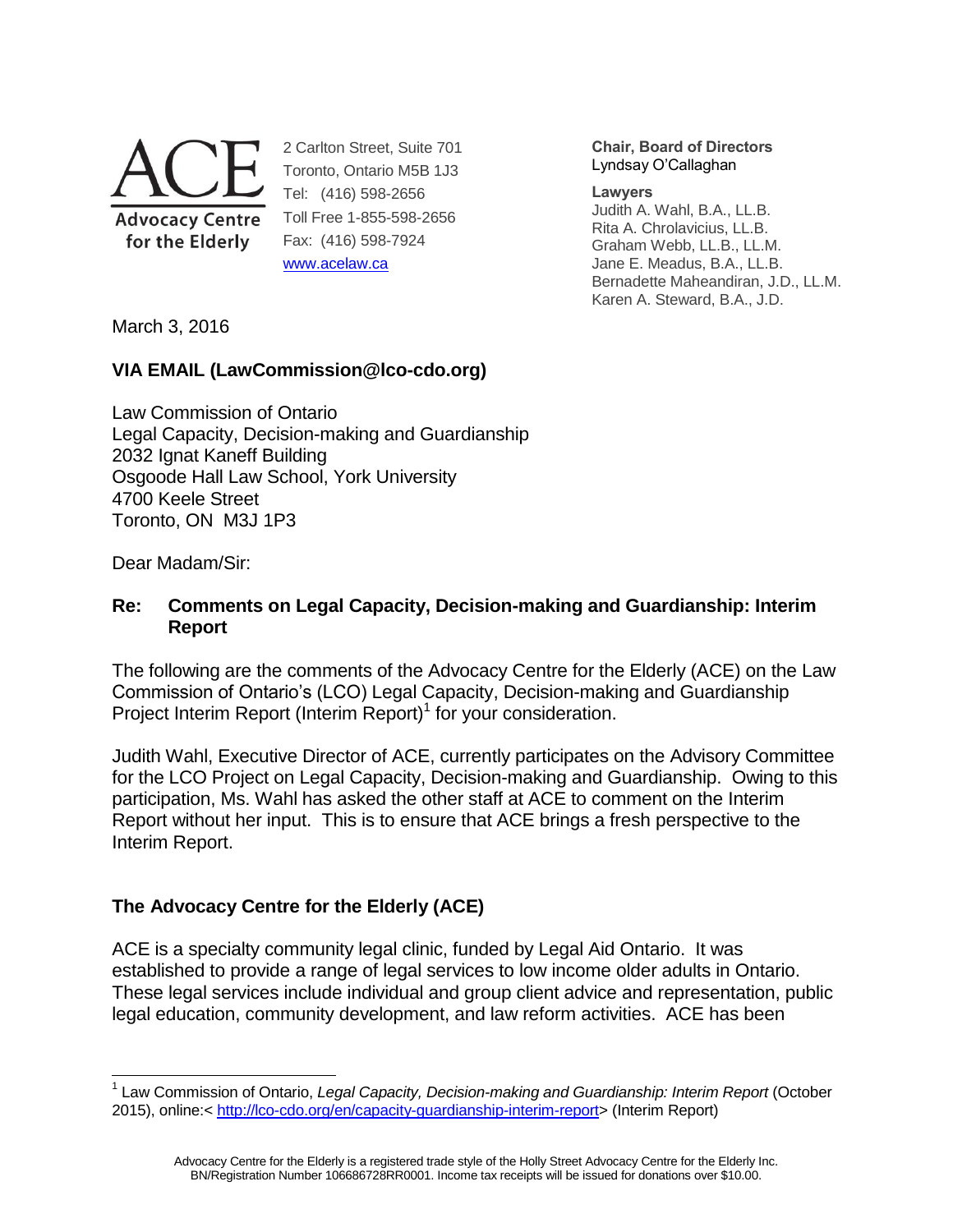operating since 1984 in Toronto, and is the first and oldest legal clinic in Canada with expertise in legal issues of the older population.

ACE staff have extensive experience in issues related to health care consent, and have been involved in many of the law, policy, and education initiatives relating to these issues in Ontario over the last 30 years. These have included:

- Participating as a member of the Fram Committee, the work of which resulted in the passage of the *Consent to Treatment Act, 1992*, and subsequently the *Health Care Consent Act, 1996 (HCCA)*; 2
- <span id="page-1-0"></span> Acting as one of the principal authors of the training materials for health care professionals produced as part of two of the Alzheimer Society of Ontario Initiatives (# 2 and #7) on Physicians' Education and Advance Directives on Care Choices;
- Participating on the Ontario Medical Association President's Advisory Committee on Palliative Care and Advance Care Planning;
- Engaging presently, and for the past two years, in a number of educational initiatives for health care practitioners on health care consent and advance care planning. These include, but are not limited to, initiatives in the Erie-St Clair LHIN, Central East LHIN, Hamilton Niagara Haldimand Brant (HNHB) LHIN, and Northwest LHIN. These initiatives have involved interactive, detailed training sessions as well as the production of an online training course on health care consent and advance care planning. This course has become a requirement for licencees signing Long-Term Care Home Service Accountability Agreements in the HNHB LHIN;
- Providing comments on Ontario's Bill 148, *Protection of Vulnerable Seniors in the Community Act, 2015*, amending the *Substitute Decisions Act, 1992*   $(SDA)^3$ ; and,
- <span id="page-1-1"></span>• Providing comments on previous College of Physicians and Surgeons of Ontario (CPSO) policies addressing health care consent in Ontario.

ACE also co-authored a major research paper with the firm of Dykeman, Dewhirst and O'Brien for the LCO Project entitled *Health Care Consent and Advance Care Planning in Ontario.* 4

Our comments are based on extensive case experience in the area of consent and capacity, and dealing with issues of property and health care. ACE has represented allegedly incapable adults in the context of guardianship proceedings, brought actions for restitution in cases of financial abuse by attorneys of property and other individuals, represented patients regarding consent to treatment or admission to long-term care in

 $\overline{a}$ 2 *Health Care Consent Act*, *1996,* S.O. 1996, c. 2, Sched. A (*HCCA*)

<sup>3</sup> *Substitute Decisions Act, 1992*, S.O. 1992, c. 30 (*SDA*)

<sup>4</sup> Judith Wahl, Mary Jane Dykeman and Brendan Gray, *Health Care Consent and Advance Care Planning in Ontario: Legal Capacity, Decision-Making in Guardianship,* Law Commission of Ontario: January 2014, online:< http://www.lco-cdo.org/capacity-guardianship-commissioned-paper-ace-ddo.pdf>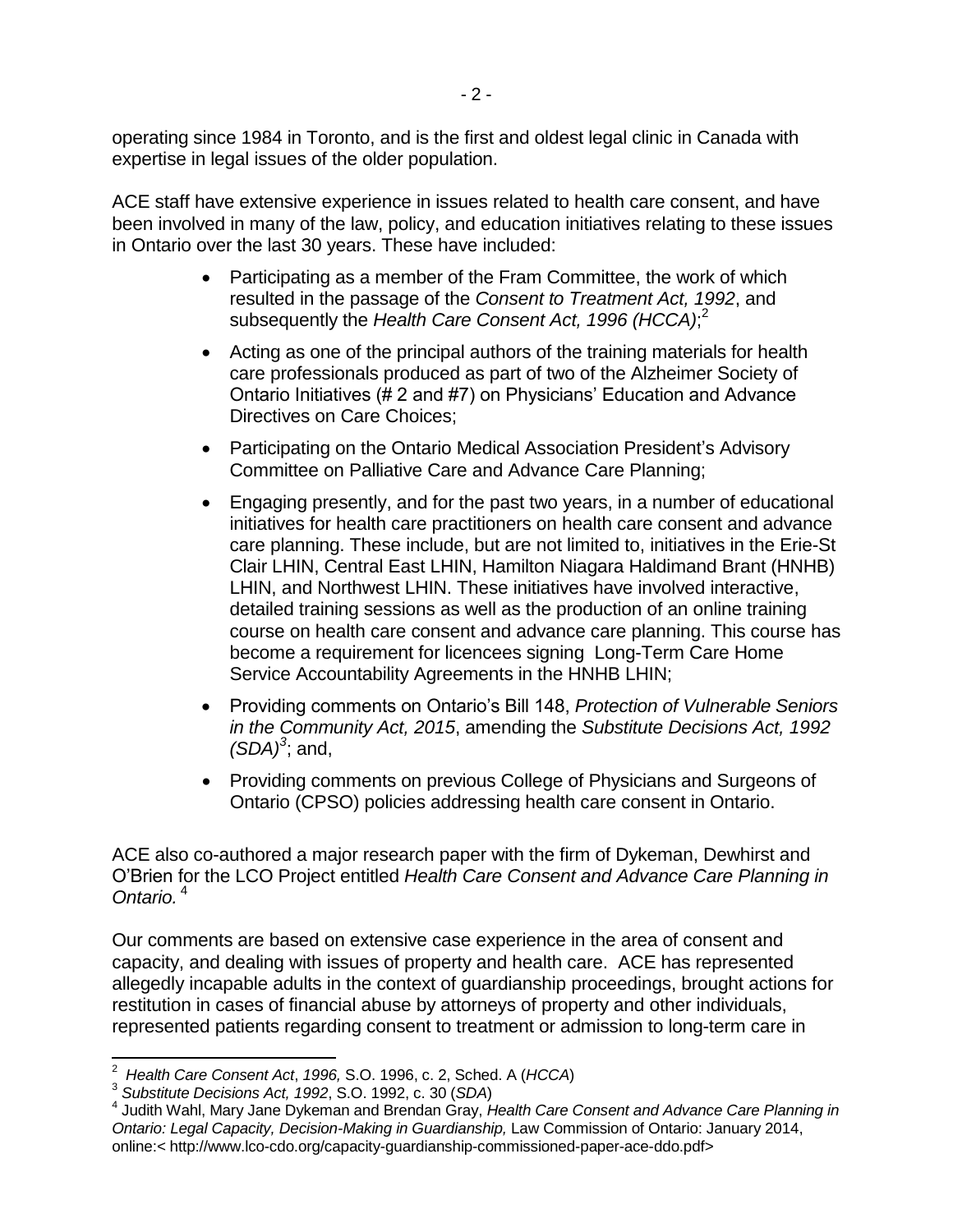court proceedings and before the Consent and Capacity Board (CCB), and served older adult clients in many other contexts that raise issues of consent and capacity.

Given our decades of working on consent and capacity law and policy issues that affect older adults in Ontario and across Canada, we trust that our comments on the Interim Report will be of assistance.

#### **Commentary on the Interim Report**

The LCO Project on Legal Capacity, Decision-making and Guardianship has taken an ambitious look at the legal regime for decision-making in Ontario. ACE applauds the efforts that have gone into consulting a wide range of stakeholders to ensure that the Interim Report represents diverse perspectives and makes practical recommendations to improve access to justice for the most vulnerable.

ACE will not be addressing all the recommendations made in the Interim Report. Our comments will be focused on the following:

- 1. Retaining the cognitive and functional approach to legal capacity and issues around supported decision-making;
- 2. Assessing incapacity;
- 3. Detaining residents in long-term care and tenants in retirement homes;
- 4. Holding attorneys and substitute decision-makers accountable;
- 5. Restricting the use of professional decision-making representatives;
- 6. Supplementing the jurisdiction of the CCB;
- 7. Assisting section 3 counsel appointed under the *SDA*;
- 8. Guardianship of property and person;
- 9. Using mediation in consent and capacity disputes;
- 10.Promoting education in consent and capacity; and,
- 11. Minor edits to "Section II: Overview of the Ontario Systems for Legal Capacity, Decision-Making and Guardianship".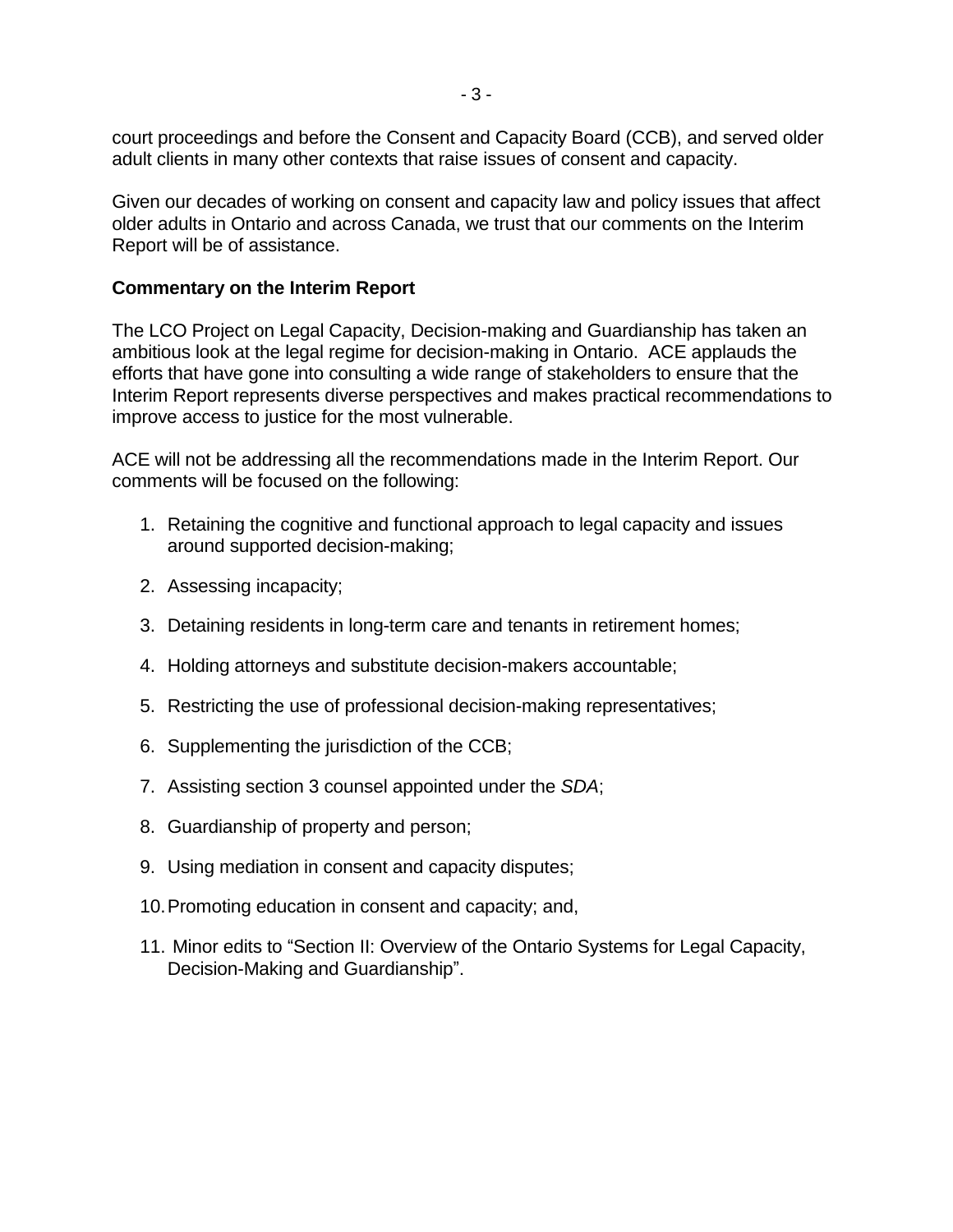### **1. Retaining the Cognitive and Functional Approach to Legal Capacity and Issues around Supported Decision-making**

### *i. Cognitive and Functional Approach to Legal Capacity in Ontario*

ACE supports the recommendation of the LCO to retain the substitute decision-making model in Ontario, as provided in recommendation 3. ACE has previously indicated its concerns about transferring to a model based on supported decision-making.

ACE is concerned that the supported decision-making approach ascribes legal accountability to the supported person, even though that person may not have decisional capacity. ACE is further concerned that support people may substitute their decisions for the individual's. Because the entire decision-making process is obfuscated by the supported decision-making approach, it becomes extremely difficult to determine where a decision originates. This creates a situation in which the individual at issue is both vulnerable to abuse and legally accountable for decisions they may or may not have had a hand in making.

In ACE's experience, older adults are already vulnerable to informal decision-making processes that are purportedly "supported" by others. They often find themselves sidelined when it comes to making decisions about their own lives, for example: if and when to sell their homes; decisions around health care; and whom they may or may not receive as visitors.

Where there is a power of attorney granted, it is clear who has decision-making authority if the person is incapable. Moreover, there is some scope for the grantor to challenge the decisions made by the attorney.

LCO's support of Ontario's current functional and cognitive approach recognizes that there is a threshold beyond which a person does not have the capacity to make decisions for himself or herself. Generally, decisional incapacity exists where the individual is not capable of understanding the decision or appreciating its consequences. In this instance, another person, whether appointed by the person themselves, an external entity, or as the highest in the *HCCA* hierarchy, will make the decision for the incapable person.

ACE strongly supports recommendation 18, that accommodations be made in order to assess capacity to make certain decisions.

ACE has found, for example, that health care providers are prone to speaking directly to the purported substitute decision-maker without ever assessing the capacity of their elderly patient. Where seniors require alternate communication accommodations, this situation can be exacerbated. Those with alternate communication requirements must be accommodated with assistive devices and/or translators in order to ensure their capacity to make health care decisions is accurately assessed.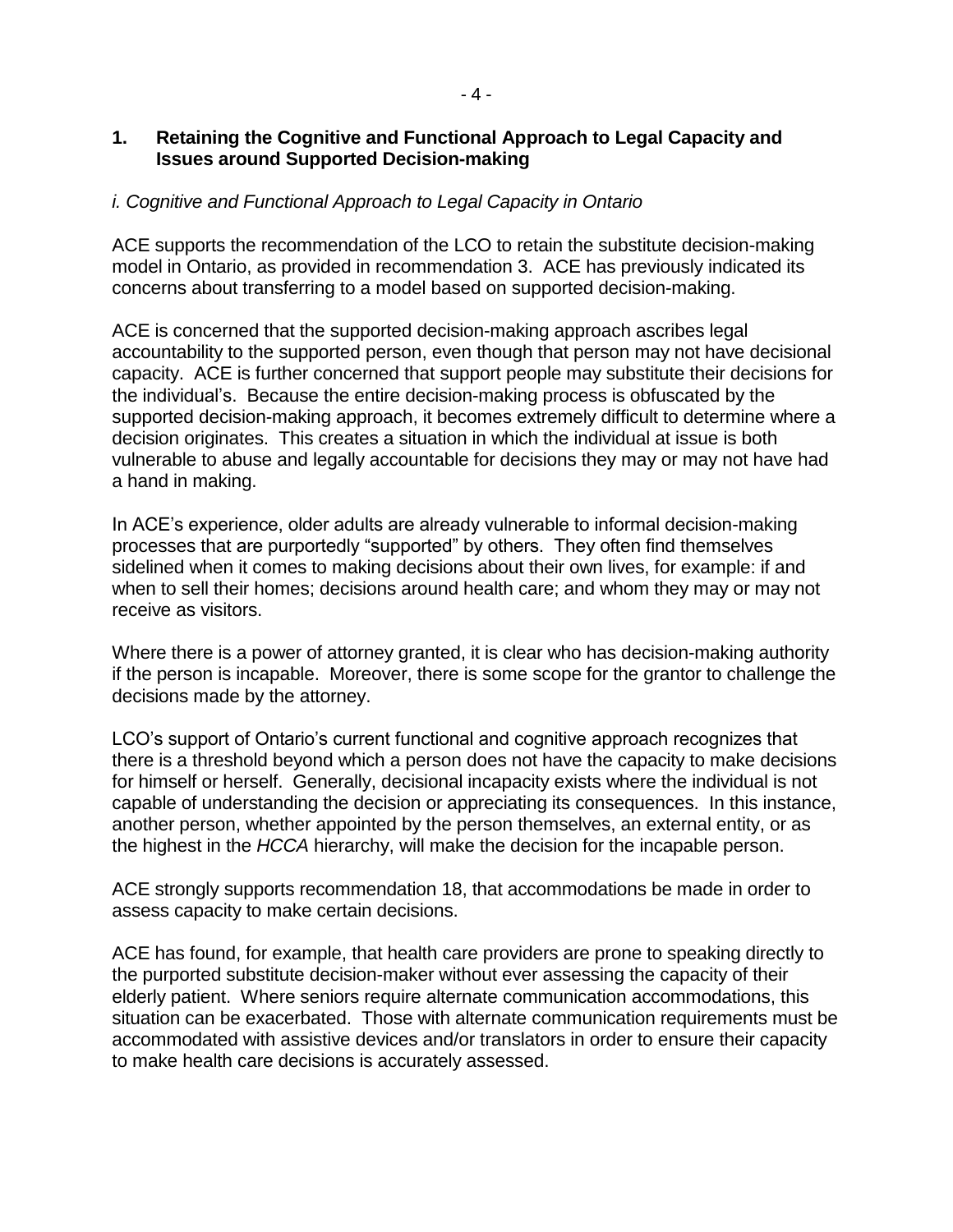As ACE understands recommendation 19, the LCO is advocating support authorizations where the person authorizing support understands the nature of the agreement they are entering into and appreciates the consequences of making, or not making, the agreement. As indicated in the Interim Report, in Alberta, if a person loses their capacity to make the support agreement, the agreement becomes void. $5$  The decisions covered by such agreements would be limited to routine decisions about personal care and property.

This approach prevents labelling people as incapable where they require assistance with a decision. However, support authorizations also raise several areas of concern.

Firstly, the agreement ends when a person loses the capacity to understand or appreciate the agreement itself. As such, in the context of property, a limited continuing power of attorney may be more effective as it continues beyond the determination of incapacity to make a power of attorney.

Secondly, it is unclear from the LCO recommendation who would assess a person's capacity to enter into a supported decision-making agreement. The arrangement would be highly susceptible to abuse if the supporter were to make that assessment.

Thirdly, ACE finds that designation of decisions under a support agreement as the decisions of the individual who has signed the support agreement is highly problematic. Where the individual is incapable of making the decision, it is absurd to suggest that the decision is nevertheless theirs. Nowhere does the agreement purport to assess the individual's capacity for making a particular decision. In this regard, a limited continuing power of attorney for property or a limited power of attorney for personal care would offer more protection as it is clearer that the attorney is making a decision for the individual. There is also an established court process through which an attorney's decision can be challenged.

Overall, ACE does not believe that support authorizations demonstrate any advances in the law. Capable people can enter into agreements for assistance in investing their money with an investment advisor. Capable people can hire personal assistants to help them with day-to-day banking and purchases. And, as they must be capable of making decisions about their money under such agreements, they can be held accountable for their decisions. Where they are not capable of making these decisions, limited continuing powers of attorney would permit others to act for them. The attorneys can then be held accountable for the decisions that they make.

Given the lack of legal accountability and recourse, and the fact that limited powers of attorney would achieve the same effect without the same potential harms, ACE does not support recommendation 19.

 5 Interim Report, *supra,* note [1,](#page-0-0) pp. 158 to 159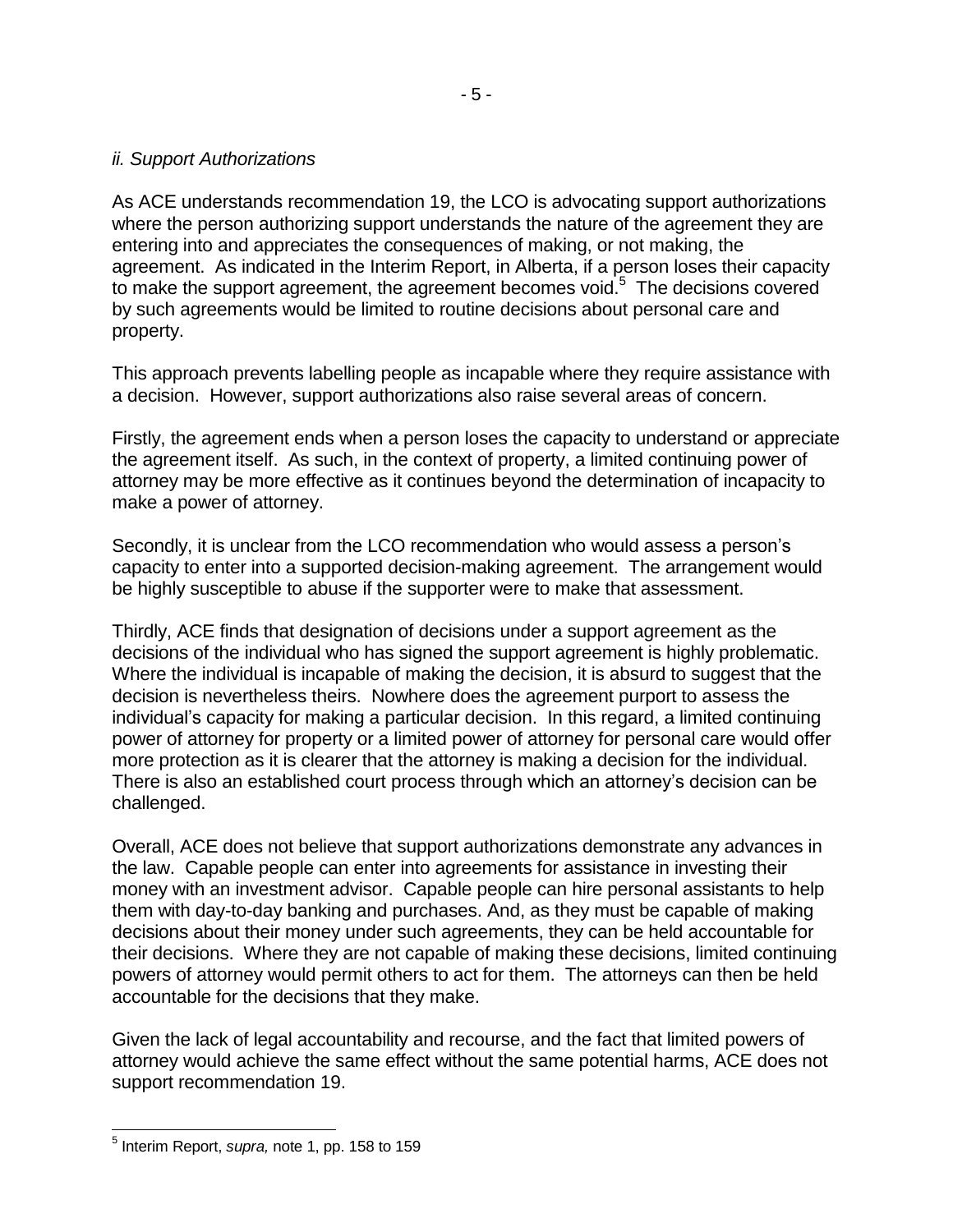#### *iii. Network decision-making*

Similarly, ACE does not agree with the network decision-making approach. Although some iterations of this model are formal and institutionalized with internal checks and balances, the process by which decisions are made and most importantly, whose decisions they would be, remains opaque. As such it is open to abuse. While the participation of the individual in the centre of the network is promoted, the decision itself may belong to the network, not the individual.

In this situation, legal accountability is that of the network, however, the decisions being made are about the person. The ability of the person to remove themselves from this network is unclear. Should the person regain some decisional capacity would they still be obligated to make all decisions through the network?

This model of decision-making may be in line with the substitute decision-making approach where the corporation/network is the person's substitute decision-maker. If this is the case, ACE queries how this approach differs from a continuing power of attorney for property where two or more persons are appointed as attorneys acting jointly.

In light of these concerns, ACE does not support recommendation 20.

### **2. Assessing Incapacity**

### *i. Assessments by Capacity Assessors under the SDA*

ACE is in favour of recommendation 5, which seeks to limit the circumstances under which capacity assessments under the *SDA* are appropriate. Limiting the criteria for conducting a capacity assessment to situations where there is reason to believe a person is not capable of making decisions on their own behalf, and where there is a need for decisions to be made, will limit the number of capacity assessments completed for an improper purpose.

ACE has received calls from residents of long-term care homes who have had capacity assessments thrust upon them by the homes where fees are being dispute. The homes are concerned about resolving the disputed payment of their fees, and utilize this process in hopes that the Public Guardian and Trustee (PGT) will become the resident's statutory guardian and responsible for payment of fees.

The capacity assessment process is highly intrusive and should only be used to trigger a statutory guardianship where there are legitimate concerns about a person's capacity to manage property and the person faces risk to their property as a result. They should not be used for improper purpose, such as resolving fee disputes between residents and long-term care homes.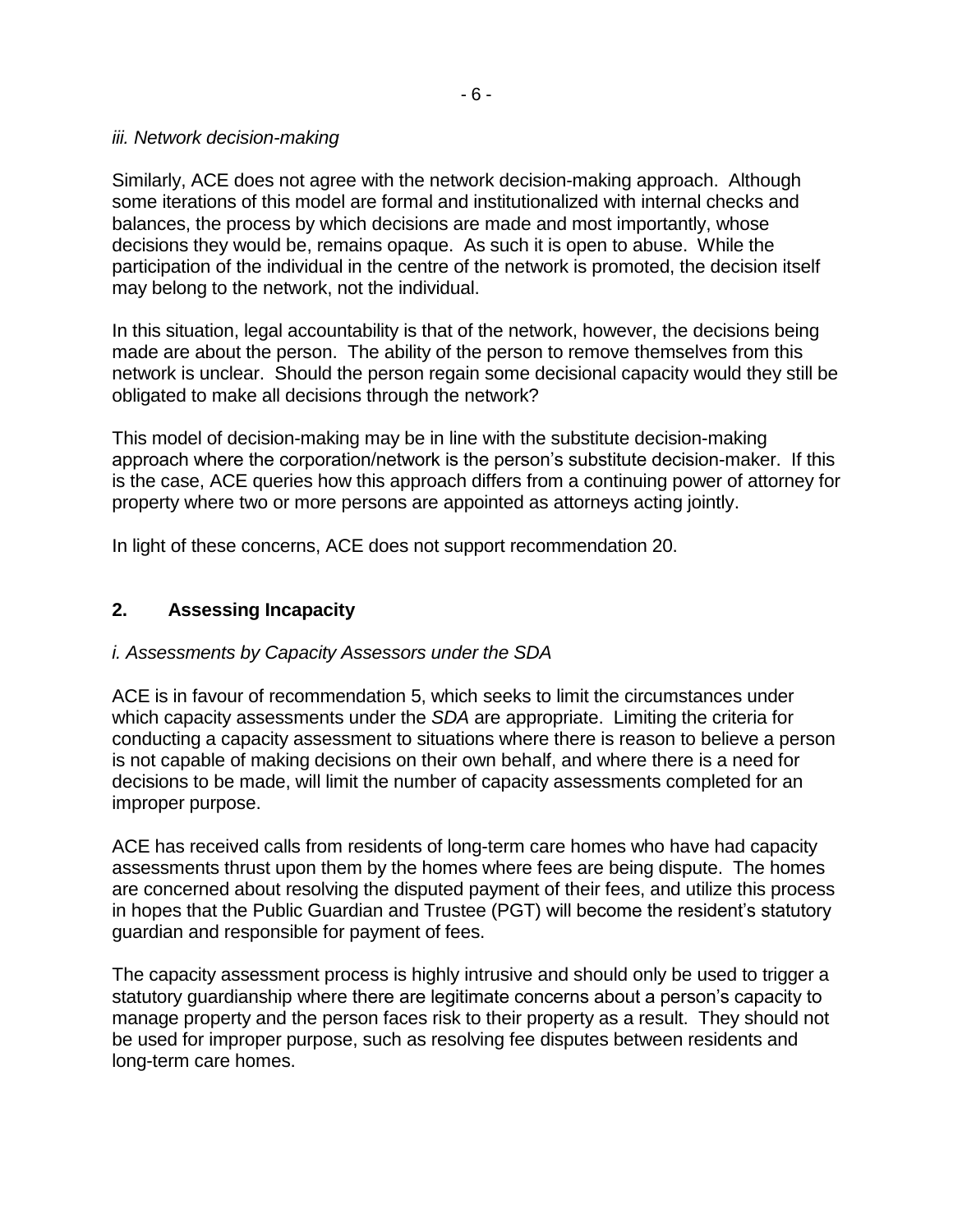ACE further suggests that Form 4 under the *SDA<sup>6</sup>* (the form requesting a capacity assessment) be amended to include a section requesting particulars of the alleged incapacity where someone other than the alleged incapable person is making the request. This will ensure that capacity assessments are requested for a proper reason. Further, it will assist the allegedly incapable person in challenging a finding of incapacity before the CCB.

The Interim Report also notes that capacity assessments may be requested by interested parties under the *SDA* in order to legitimize the drafting of a will or powers of attorney.<sup>7</sup> However, these assessments are letters of opinion rather than findings under the *SDA.* In order to mitigate confusion around these letters of opinion, ACE suggests there be a disclosure accompanying private opinions provided by designated capacity assessors under the *SDA*. This disclosure should indicate that the assessor is only providing a statement of opinion, and that the allegedly incapable person may be charged for the opinion*.*

#### *ii. Assessments under the Mental Health Act*

<span id="page-6-0"></span>ACE supports recommendation 6, that physicians only conduct capacity assessments under section 54 of the *Mental Health Act,<sup>8</sup>* where "there are reasonable grounds to believe that a person is incapable of managing property and will suffer consequences as a result, and not automatically upon admission to a psychiatric facility." ACE also supports the recommendation of the Mental Health Legal Committee (MHLC) that the test be stronger, requiring "reasonable grounds to believe that the person is incapable". This highly valuable suggestion will limit the reach of this presently overbroad law and restrict the number of unnecessary assessments of capacity – and statutory guardianships – where less intrusive mechanisms would be more appropriate.

### *iii. Rights Advice following a Finding of Incapacity*

Once a finding of incapacity is complete, the individual must be informed of the consequences of this finding and how it can be challenged. As such, ACE is in strong support of recommendation 9, on the provision of rights advice.

In our experience, health care providers do not always advise patients of the consequences of a finding of incapacity or how it can be challenged. Recommendation 9 will help rectify this as it requires that health care providers reasonably assist patients who express a wish to challenge the finding. Further, it requires that health care providers complete a notice to the patient following a finding of incapacity under the *HCCA*. This notice will act as a reminder to both patient and health care provider of the finding, and of the patient's right to have the finding reviewed. ACE also recommends that a specific form be created for evaluators under the *HCCA* regarding findings of incapacity with respect to admission to long-term care.

j

<sup>6</sup> Form 4, *SDA,* online:< https://www.attorneygeneral.jus.gov.on.ca/english/family/pgt/SDA1992-Form4- EN.pdf>

<sup>7</sup> Interim Report, *supra,* note [1,](#page-0-0) p. 107

<sup>8</sup> *Mental Health Act,* R.S.O. 1990, c. M. 7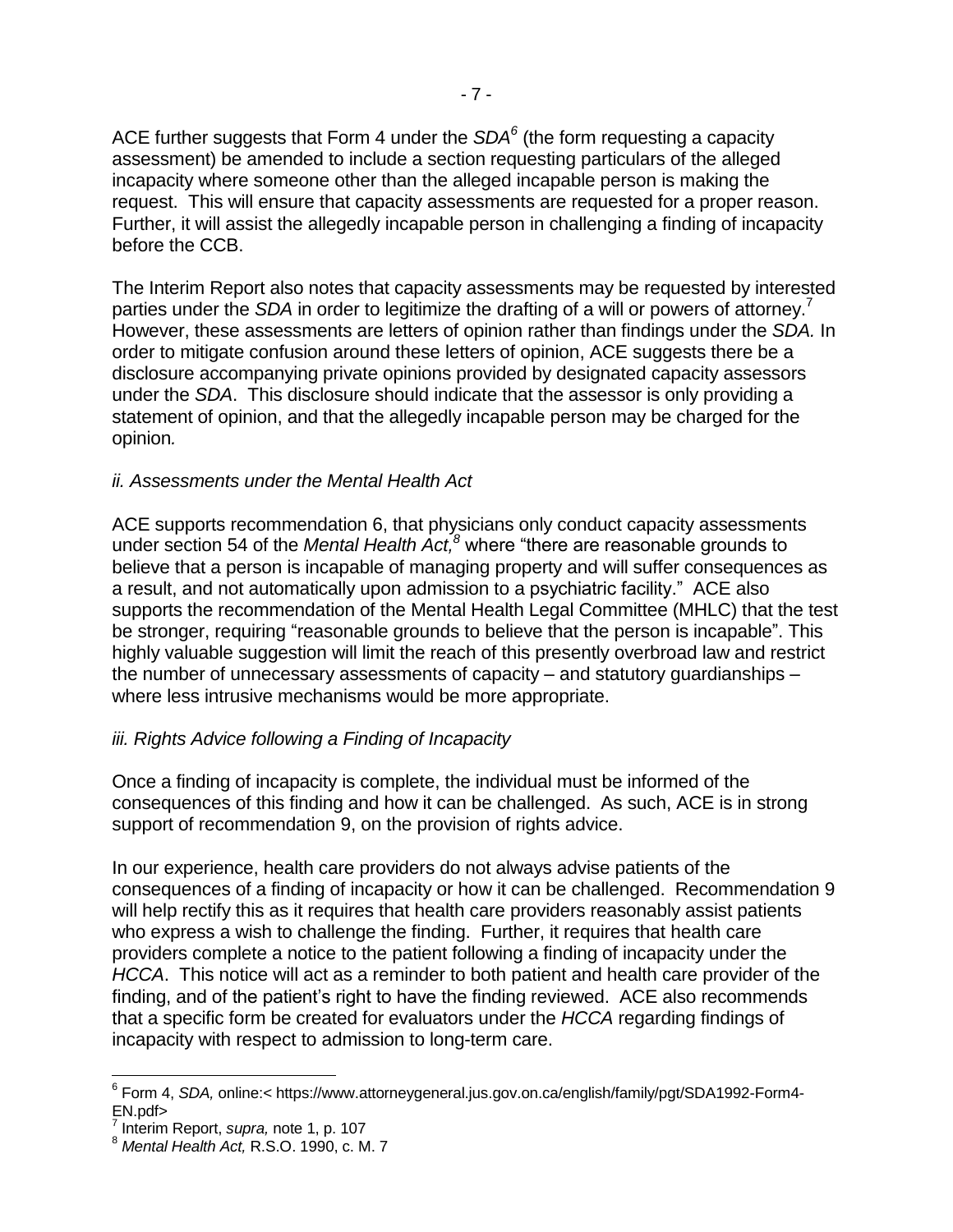### **3. Detaining Residents in Long-term Care and Tenants in Retirement Homes;**

<span id="page-7-0"></span>As noted in the Interim report, there are sections of the *Long-Term Care Homes Act*, *2007 (LTCHA)<sup>9</sup> ,* the *Retirement Homes Act,<sup>10</sup>* and the *HCCA<sup>11</sup>* authorizing secure units and enshrining the rights of residents in those units to challenge their detention. However, these sections remain unproclaimed.

Under Ontario law, a substitute decision-maker does not have the authority to consent to ongoing detention unless:

- The person has a "Ulysses clause" in their power of attorney for personal care. A Ulysses clause essentially binds the grantor of the power of attorney into the future. It ensures that the grantor cannot refuse specific measures, like detention, at a later date. These clauses give the attorney for personal care significant power and are uncommon.
- The person is under court-appointed guardianship of the person with a specific provision for detention.

However, at present, many retirement homes and long-term care homes detain persons without authority.

Although there are unproclaimed sections of the *Retirement Homes Act* authorizing detention, ACE is unequivocal in its position that retirement homes should not be permitted to detain or restrain tenants, other than in accordance with the common law.

The common law ability to detain exists only in an emergency situation where it prevents serious bodily harm to others.<sup>12</sup> Otherwise, as private tenancies, retirement homes should have no right to offer secure units or otherwise detain their tenants. ACE argues that where detention is required, a person should be placed in a long-term care home, which are regulated by the Ministry of Health and Long-Term Care and are public health care facilities. Nevertheless, the practice of detaining tenants in retirement homes continues. ACE recommends that section 70 of the *Retirement Homes Act* , authorizing detention, be repealed.

However, as long as section 45 of the *LTCHA* and sections of the *HCCA* addressing secure units in long-term care noted below remain unproclaimed, any detention in longterm care is contrary to the *Canadian Charter of Rights and Freedoms (Charter)*. <sup>13</sup> In

<span id="page-7-1"></span> 9 *Long-Term Care Homes Act, 2007*, S.O. 2007, c. 8 (*LTCHA*), ss. 32 and 45

<sup>10</sup> *Retirement Homes Act,* S.O. 2010, c. 11, s. 70

<sup>11</sup> *HCCA, supra,* note [2,](#page-1-0) ss. 42(3), 46(2.1), 53.1 and 54.2

<sup>12</sup> See *Conway v Fleming*, [1996] 1242 ACWS (3d) 62, para 282-285; W (Re), 2006 CarswellOnt 9390 (ON CCB) at para 28 and 30

<sup>13</sup> See "Detention in Long-Term Care", *ACE Newsletter,* Vol 12, Number 2 (Fall/Winter 2015), online:[<http://www.advocacycentreelderly.org/appimages/file/Final%20Newsletter%20Fall%202015%203De](http://www.advocacycentreelderly.org/appimages/file/Final%20Newsletter%20Fall%202015%203Dec2015.pdf) [c2015.pdf>](http://www.advocacycentreelderly.org/appimages/file/Final%20Newsletter%20Fall%202015%203Dec2015.pdf); *Canadian Charter of Rights and Freedoms*, s 2, Part I of the *Constitution Act, 1982*, being Schedule B to the Canada Act 1982 (UK), 1982, c 11 (*Charter*), s. 9; and *PS v. Ontario*, 2014 ONCA 900.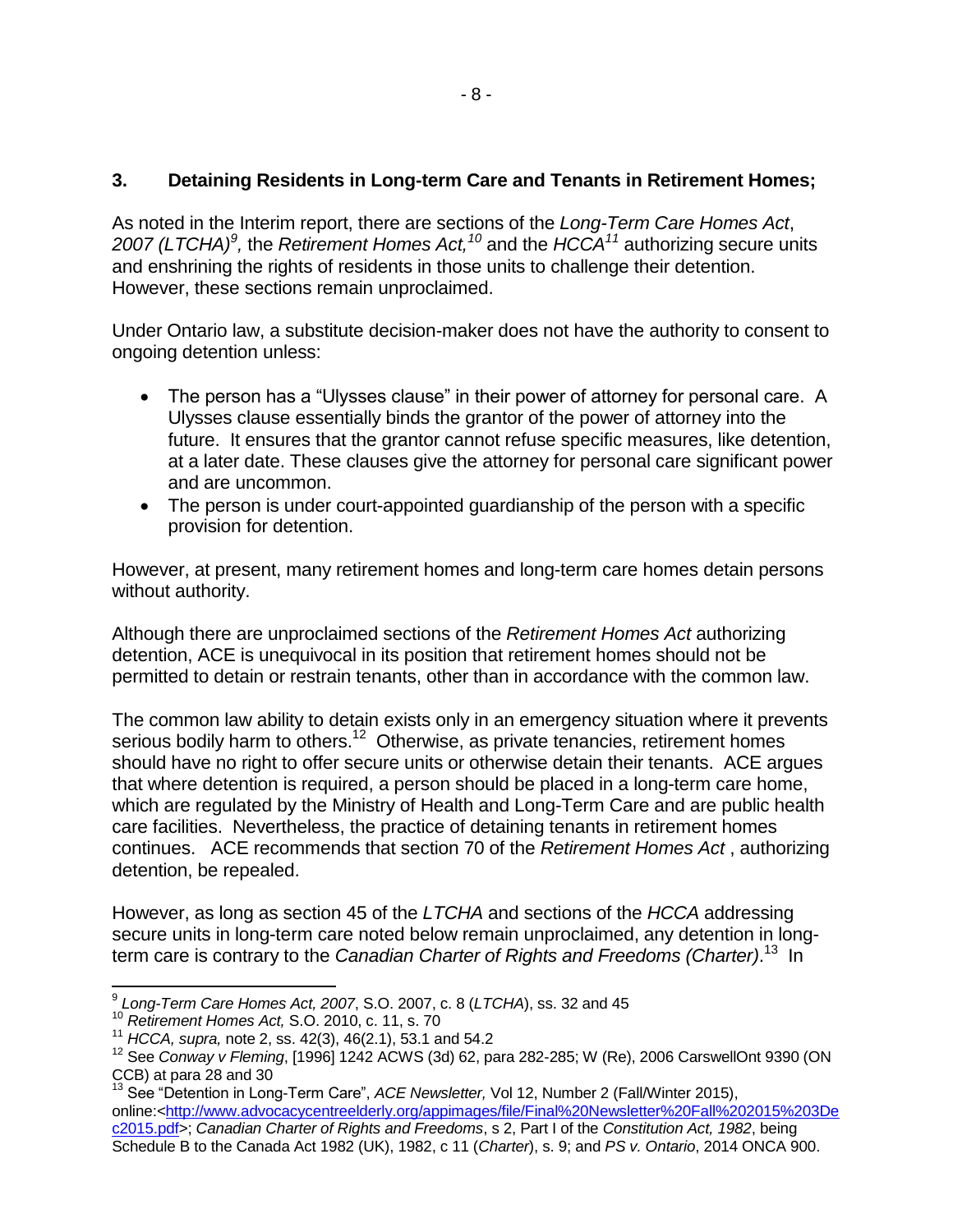fact, these sections must be broadened to include any detention in long-term care, no matter what form this detention takes. The provisions in the *HCCA* would prohibit substitute consent to admission to a secure unit unless, "the admission is essential to prevent serious bodily harm to the incapable person or to others, or allows the incapable person greater freedom or enjoyment."<sup>14</sup> A resident would be entitled to apply to the CCB for a determination of whether their substitute decision-maker has complied with this section.<sup>15</sup>

It is important that strict safeguards be maintained in relation to detention. Section 45 of the *LTCHA*, must be revised prior to proclamation to offer more protection to residents. For example, section 45(1)(4) permits a physician, a registered nurse in the extended class *or another prescribed person* to make recommendations about confining residents to a secure unit.<sup>16</sup> ACE believes that the deprivation of liberty warrants that only a physician or a registered nurse in the extended class make such recommendations.

Further, in order to be in compliance with the *Charter*, the sections in both the *LTCHA* and the *HCCA* must be revised to ensure that any resident who is the subject of detention, not just those on a "secure unit", is entitled to the same protections. This would include, for example, residents who are prevented from leaving a long-term care home by the use of electronic means such as wanderguards, locked elevators or elevator alarms.

Most importantly, ACE strongly recommends that, where the detention of a resident has been consented to by a substitute decision-maker, there should be an automatic hearing that includes the resident, substitute decision-maker and evaluator as parties. The hearing would be to determine compliance with section 42(3), which requires that detention is, "essential to prevent serious bodily harm to the incapable person or to others, or allows the incapable person greater freedom or enjoyment."<sup>17</sup> Such a hearing should not require the resident to make an application for a hearing themselves, as provided in s. 53.1 of the *HCCA.* ACE has found that it is difficult for many allegedly incapable residents to make such an application to the CCB. An automatic application places the onus on the evaluator and the substitute decision-maker to justify the detention.

Finally, detention should be reviewed periodically. ACE suggests these reviews takes place every six months. A person's care needs may change over time and continued detention may not be justified. A lack of periodic review could be considered a violation of a patient's *Charter* rights.<sup>18</sup>

ACE recommends that the detention provisions of the *LTCHA* and *HCCA* be amended and proclaimed accordingly.

l <sup>14</sup> *HCCA, supra,* note [2,](#page-1-0) s. 42(3)

<sup>15</sup> *LTCHA*, *supra,* note [9,](#page-7-0) s. 45(2)

<sup>16</sup> *Ibid.,* s. 45(1)(4)

<sup>17</sup> *HCCA, supra,* note [2,](#page-1-0) s. 42(3)

<sup>18</sup> In the recent case of *P.S. v. Ontario*, the Court of Appeal found that the detention of a patient under *the Mental Health Act* for 19 years lacked the necessary procedural safeguards to have the conditions of his detention periodically reviewed. The Court found that the patient's rights under section 7 of the *Charter* were violated as a result.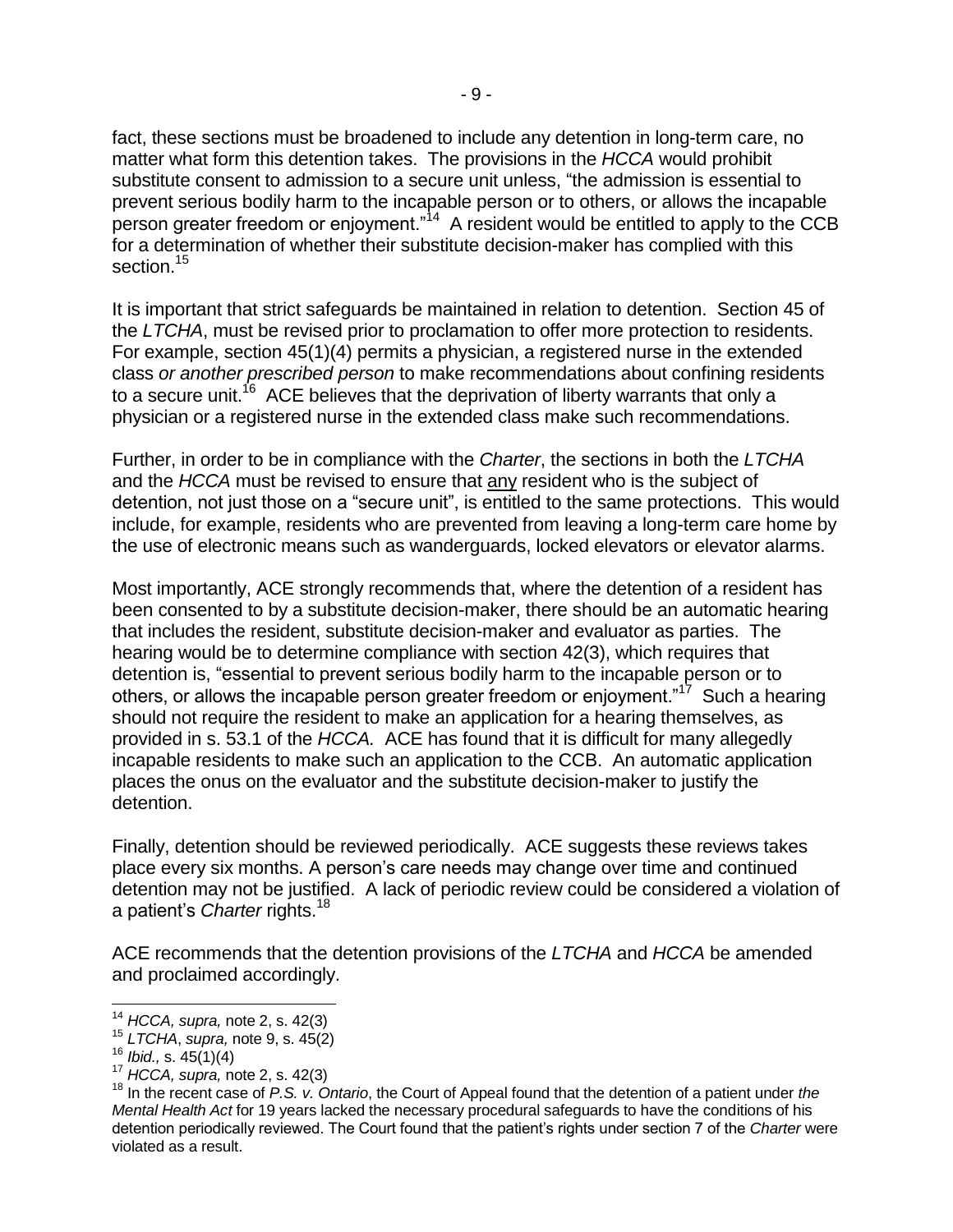### **4. Holding Attorneys and Substitute Decision-Makers Accountable**

*i. Mandatory Statement of Commitment to be signed by Substitute Decision-Makers and Attorneys for Property or Personal Care*

ACE receives many calls from substitute decision-makers and attorneys for property or personal care seeking clarification of their roles vis-a-vis the incapable person. Although the person making the finding of incapacity is expected to advise substitute decisionmakers or attorneys of their duties,<sup>19</sup> often this does not occur. Alternately, someone may be acting on a power of attorney where no external finding of incapacity is required. ACE believes that recommendation 21, requiring that an attorney for property or personal care, or a substitute decision-maker, sign a mandatory statement of commitment will be very helpful and will provide substitute decision-makers with a greater understanding of their obligations.

### *ii. Notice when Acting on a Power of Attorney*

Recommendation 22, which provides that an attorney must give notice where he/she is acting under a power of attorney, will be of assistance to family members and other interested parties. ACE often receives calls from people who indicate that while a family member is making decisions on behalf of an allegedly incapable person, it is unclear whether that family member is acting under any legal authority at all.

### *iii. Monitors under a Power of Attorney*

ACE receives a significant number of calls regarding abuse using powers of attorney. While theft by an attorney for property is a crime under the *Criminal Code*, <sup>20</sup> ACE finds that it is often difficult to prove theft. Furthermore, police may be reluctant to act, viewing the matter as a civil, rather than a criminal, matter. The allegedly incapable person often does not have access to their financial records, thereby making it difficult to be specific in their allegations.

Where a third party suspects financial abuse, it is even more difficult for them to support their claim, as they will be unable to obtain records. The rogue attorney may even prohibit family, friends and advocates from accessing the older adult in order to prevent such complaints from being investigated and/or pursued. The appointment of a monitor who is authorized to review accounts and visit with the person, as suggested in recommendation 23, will vastly improve this situation.

ACE also suggests that monitors be given standing to bring Form G applications if they believe that an attorney is not complying with the principles for giving or refusing consent under the *HCCA.<sup>21</sup>* ACE also supports the recommendation of the MHLC that the PGT have an expanded role in investigations resulting from monitor's reports.

 $\overline{a}$ <sup>19</sup> *M. (A.) v. Benes*, 1999 CanLII 3807 (ON CA), para. 24

<sup>20</sup> *Criminal Code*, RSC 1985, c C-46, s. 331

<sup>21</sup> *HCCA, supra* note [2,](#page-1-0) s. 21, s. 37, s. 42 and s. 54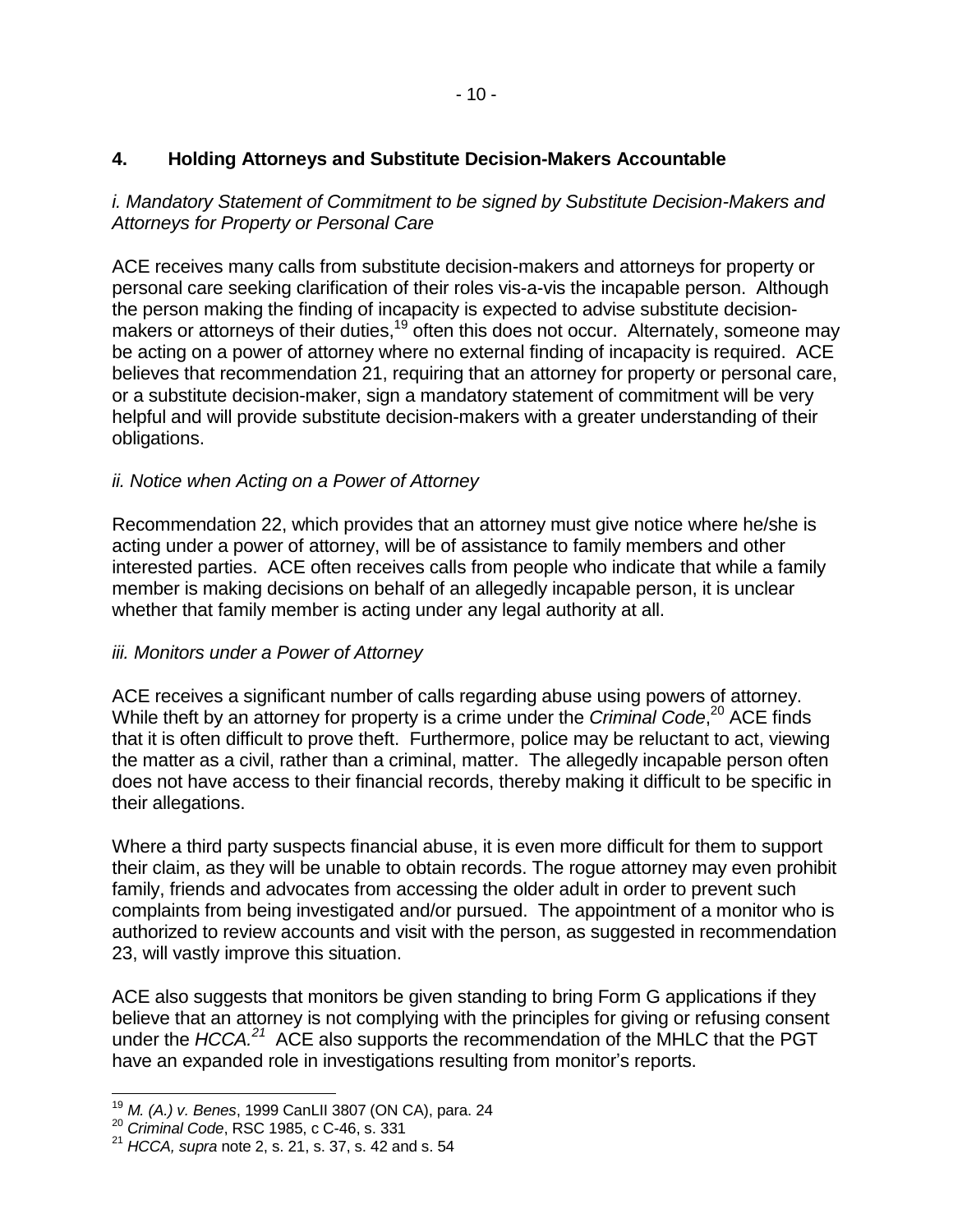### *iv. Removing Persons from Substitute Decision-Making Hierarchy*

ACE has had clients who have been abused by one or more of their relatives and do not wish to have any contact with them. However, if the person is incapable of making treatment or admission to long-term care decisions, these clients are placed in the untenable position whereby the abusive family member may be their highest ranking decision-maker pursuant to the hierarchy of substitute decision-makers under the *HCCA.<sup>22</sup>* If they have no one available to apply to the Board to be a decision-maker, the person is unable to have them excluded or removed as the decision-maker.

Recommendation 41 would permit a patient to exclude certain individuals as substitute decision-makers, and as such, ACE strongly supports this recommendation. It is important that the threshold for legal capacity in this regard is low, and specifically that it is lower than the legal capacity required to make a power of attorney for personal care.

### *v. Changing "Substitute Decision-Maker" and "Guardian" to "Decision-making Representative"*

ACE disagrees with recommendation 17, changing "substitute decision-maker" and "guardian" to "decision-making representative". While this change is intended to signal to the substitute decision-maker or guardian that the person's values, interests or beliefs must be taken into account rather than the substitute decision-maker or guardian imposing his or her own values, it may not be an effective change.

The term substitute decision-maker has specific meaning in the health care context under the *HCCA*. It would not be easy to supplant this term. Furthermore, one term for all decision-makers would not indicate the source of the person's authority to make decisions on another's behalf. This might lead to confusion when determining who would be a substitute decision-maker according to the hierarchy set out in the *HCCA.* 

ACE does not believe that the value added would be significant enough to warrant such a change in terminology.

## **5.** *Restricting the Use of Professional Decision-Making Representatives*

In exploring options for decision-making representatives, the LCO has reviewed professional decision-makers, such as trust companies or professionals acting as attorneys for property.

As the Interim Report has identified, for-profit substitute decision-making contains significant risks.<sup>23</sup> Maximization of profit may be seen by these entities as more important than acting in accordance with their clients' best interests. ACE has heard from callers when lawyers or accountants have acted as attorneys for property and charged significant fees to incapable clients. While the mechanism for for-profit substitute

 $\overline{a}$ <sup>22</sup> *Ibid.,* s. 20 and s. 41

<sup>23</sup> Interim Report, *supra,* note [1,](#page-0-0) p. 277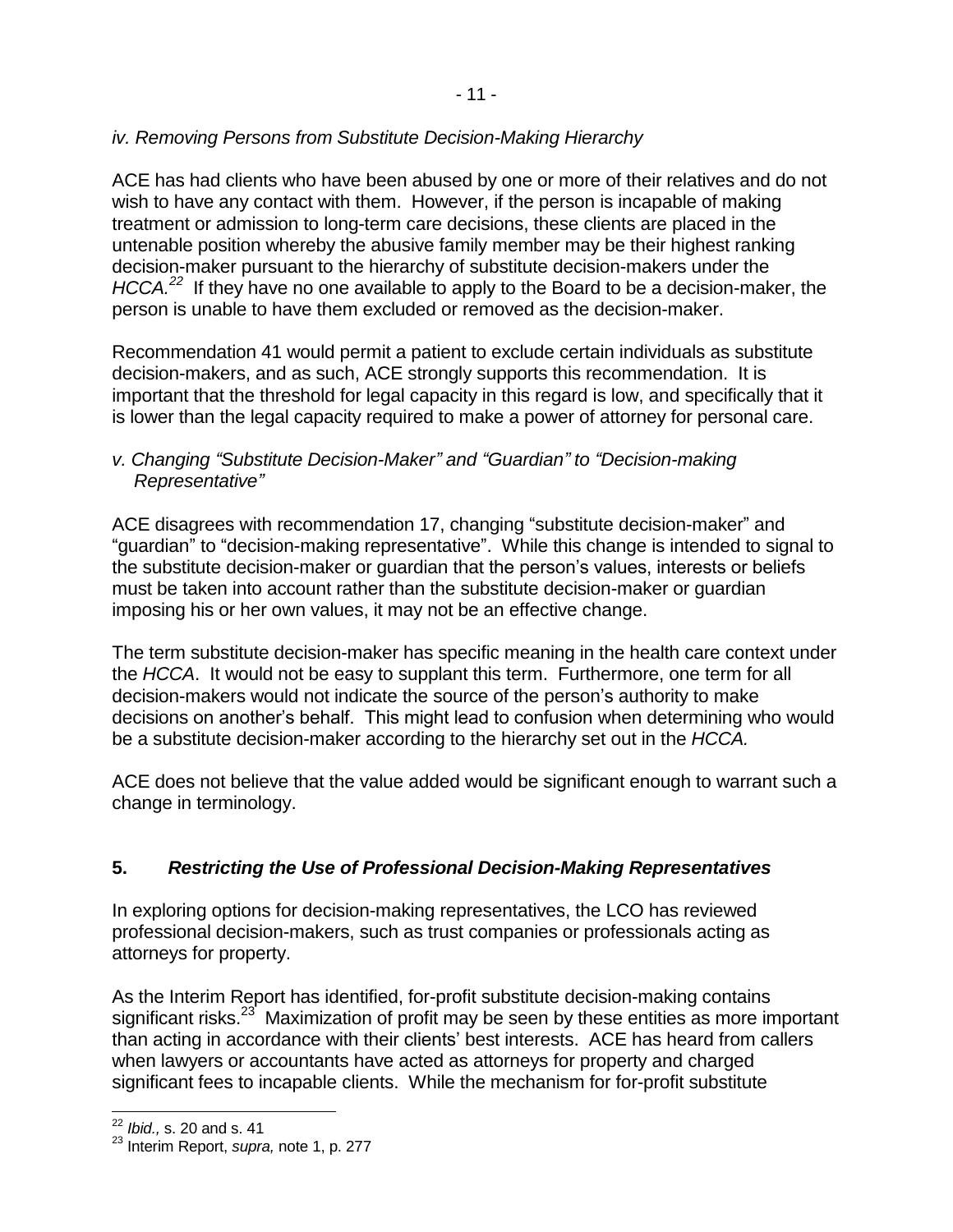decision-making currently exists in the property management sphere, there is no need for a recommendation to make it easier for professionals to act as attorneys for property.

Where a person has no substitute decision-maker, the law presently authorizes the PGT to act as statutory guardian upon completion of a certificate of incapacity to manage property under *Mental Health Act*, or a finding of incapacity to manage property under the *SDA.<sup>24</sup>* This public institution does not aim to make a profit, although it does seek reasonable compensation for its services.

Similarly, although community organizations, as suggested in recommendation 44, may provide a not-for-profit alternative to for-profit substitute decision-making, these organizations already have significant control over the day-to-day lives of the people who live within their walls or use their programs. Where these organizations provide accommodations (i.e. not-for-profit long-term care homes), they may be involved in providing health care, personal support services, food, and transportation for these individuals. This creates a significant conflict of interest where they are providing personal care services and making decisions about paying bills for, and accessing, these same care services. In ACE's experience, this is fertile ground for abuse given the limited ability to monitor the provision of these services. It was this recognition of conflict that led to the *SDA* prohibition of those who provide health care, residential, social, training or support services for compensation from acting as attorneys for personal care for the person.<sup>25</sup>

Given the above comments, ACE does not support recommendations 43 or 44.

## **6. Supplementing the Jurisdiction of the Consent and Capacity Board**

Recommendation 24 provides that the *HCCA* and the *SDA* be amended to grant the CCB jurisdiction over:

- Creating, varying and terminating guardianships;
- Terminating or suspending a power of attorney;
- Providing directions under powers of attorney and guardianships;
- Reviewing accounts of attorneys and guardians;
- Adjusting compensation taken by a guardian;
- Directing the PGT to apply for quardianship; and,
- Temporarily appointing the PGT or some other person as guardian.

This recommendation would delegate some of the jurisdiction of the Ontario Superior Court of Justice to the CCB. ACE supports this grant of jurisdiction, and proposes significant changes to the present CCB so that it could meet this new role and better fulfil its current role.

 $\overline{a}$ <sup>24</sup> *SDA, supra,* note [3,](#page-1-1) ss. 15 and 16

<sup>25</sup> *Ibid.,* s. 46(3)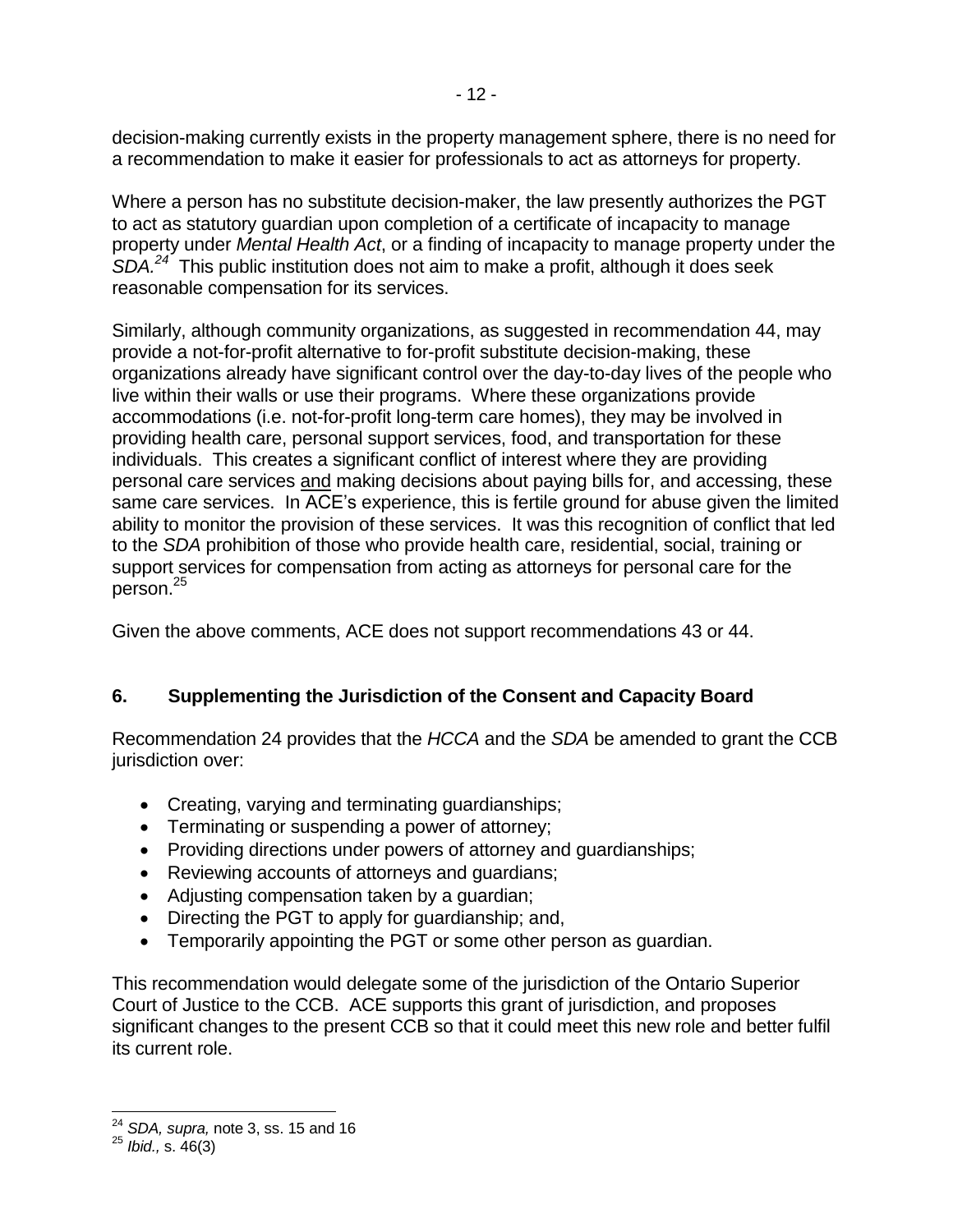The courts are not the forum in which these types of cases can be dealt with most efficiently. In ACE's experience, guardianship applications brought through the courts can take many months, and, in contested applications, years. The costs can be significant and, where the assets of the incapable person are not similarly significant, it may not be practical, cost-effective or proportionate for a person of modest means to apply for guardianship over an incapable person.

ACE receives many calls from family member who are being denied access to an older adult by an attorney for personal care. ACE assists only the older adult in these circumstances. The only remedy available for these family members, if negotiation is not possible, is to take the attorney to court and seek directions on the power of attorney for personal care, or apply for guardianship. The legal fees involved place these options beyond the means of many people.

Most importantly, the allegedly incapable person does not have easy access to the courts. Where the dispute is regarding a guardian of property or an attorney for property, the funds necessary to bring an application on one's own behalf are likely in the control of the attorney or guardian. If the allegedly incapable person cannot access their own funds, they cannot hire a lawyer. Nor is it likely that this person would have the ability to represent themselves in a complicated guardianship matter.

An administrative tribunal offers accessibility and flexibility. Guardianship proceedings could be resolved in weeks rather than in months or years. Applications for directions need not be as prohibitively expensive as going to court. Further, at an administrative tribunal, a simple application made by telephone by the allegedly incapable person could trigger the appointment of counsel, thus ensuring representation for this person.

However, the protections of a court for allegedly incapable people, including the requirement for the party alleging incapacity to prove incapacity using credible and testable evidence, should not be removed merely because these issues are heard by an administrative tribunal.

Any such tribunal would have to be efficient, accessible and most importantly, committed to protecting the rights of the allegedly incapable person at the centre of the proceedings. To meet these needs, ACE suggests that the CCB be modified as follows:

 *Jurisdiction:* In addition to the areas identified in the recommendation above, ACE recommends that the CCB specifically be granted jurisdiction to determine the validity of powers of attorney, access to an allegedly incapable person and the legality of the detention of an allegedly incapable person. These issues may be raised by either the allegedly incapable person or another party.

The administrative tribunal should also have the power to order the reassessment of an allegedly incapable person claiming to be capable by a qualified capacity assessor. The assessment would be paid for using the incapable person's funds. This power would ensure that people who have regained capacity do not languish under guardianship or powers of attorney, providing a method to prove that they had regained capacity to manage their own property or personal care.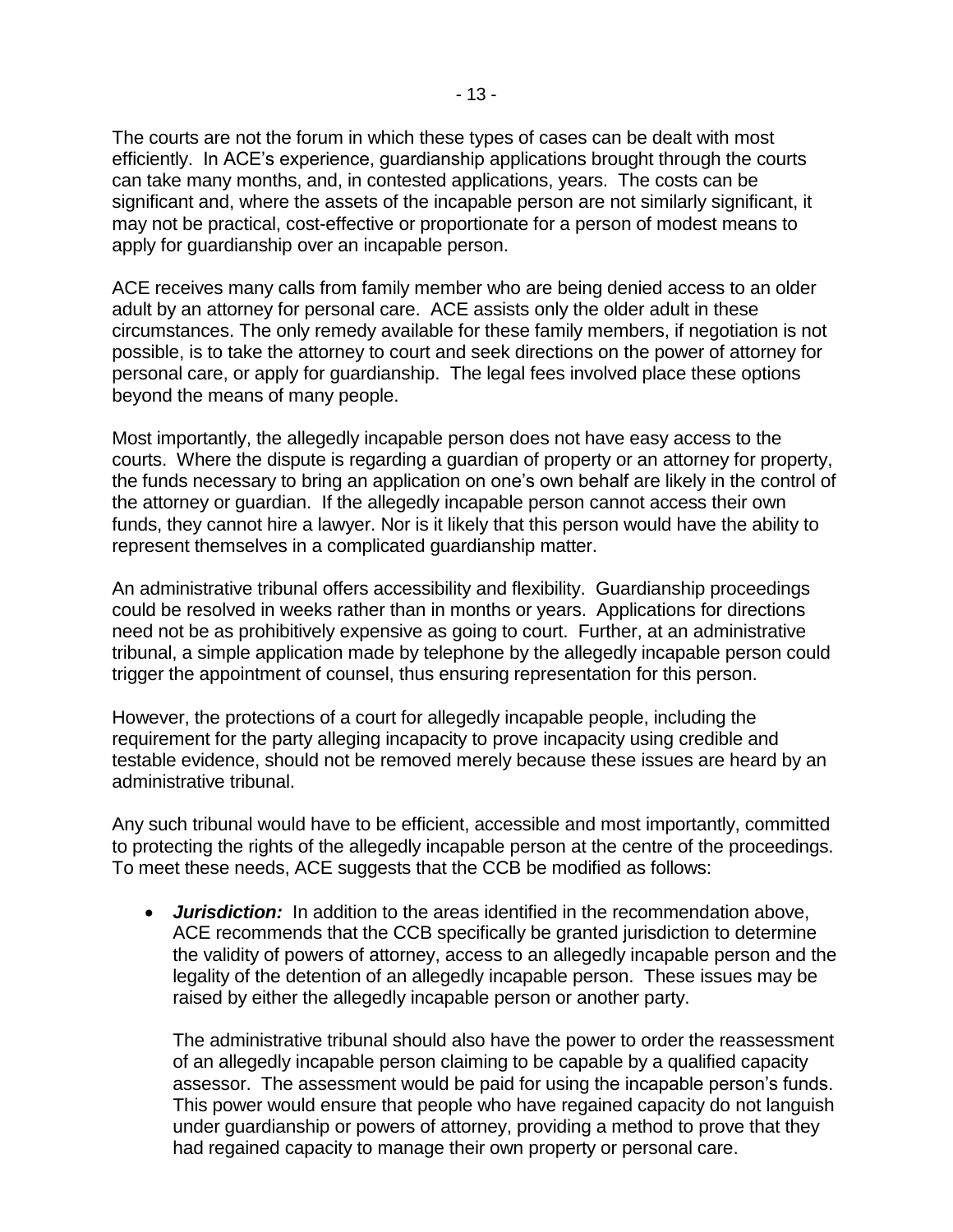*Expert members:* The tribunal should consist of lawyer members who have years of experience in areas such as estates law – specifically in the areas of guardianship and powers of attorney disputes, consent and capacity law, or other similar areas.

The CCB should not to require psychiatrists or public members to determine issues of capacity. ACE would argue that the current composition of the panels, with lawyer members, psychiatrist members and public members as is customary for CCB panels, is not suitable for determination of an application for guardianship or access to older adults. ACE would also suggest that the issues of consent to treatment and admission to long-term care involve a legal determination, with health care professionals being called in to provide evidence with respect to capacity to consent to treatment or from an evaluator with respect to admission to long-term care. The expertise of a psychiatrist or a public member, who presently sit on three- or five-member boards, is unnecessary in these contexts.

- <span id="page-13-0"></span> *Charter jurisdiction:* Any tribunal that addresses issues that engage the security of the person, should have the jurisdiction to assess the constitutional validity of its enabling legislation under section 52 of the *Constitution Act, 1982*,<sup>26</sup> and provide remedies under section 24(1) of the *Constitution Act, 1982.<sup>27</sup>* Section 70.1 of the *HCCA* should be repealed and the statute that creates the "modified" CCB should ensure that it has the above-noted *Charter* jurisdiction.<sup>28</sup>
- *Adherence to rules of evidence:* Although these rules would be less stringent than at court, the CCB must be comfortable with making findings as to the weight of evidence, and be comfortable with excluding evidence if to allow it would be unjust to the other party. The members must also be comfortable with addressing a significant volume of affidavit evidence, as is common in guardianship applications. The reasons of the CCB should spell out how evidence was weighed.
- *Standing:* Recommendation 26 addresses who may commence certain applications. The administrative tribunal should be able to determine who can make an application. An attorney, guardian, substitute decision-maker, or

 $\overline{a}$ 

<sup>26</sup> *Constitution Act,* being Schedule B to the Canada Act 1982 (UK), 1982, c 11, s. 52*;* The CCB in *Ontario (Attorney General) v. Patient*, 2005 CanLII 3982 (ON SCDC) was determined not to have this jurisdiction in the context of Community Treatment Orders because the legislation designed the CCB to determine issues of fact rather than law, evidenced by the strict statutory time limits and the potential majority of non-legal members of the tribunal. The *HCCA* was then amended to specifically preclude the CCB from determining the constitutional validity of its own legislation, see *HCCA*, supra, note [2,](#page-1-0) s. 70.1; see also Joaquin Zuckerberg, "Jurisdiction of Mental Health Tribunals to Provide Positive Remedies: Application, Challenges and Prospects", (2011) 57:2, *McGill Law Journal* 267,

online:<http://lawjournal.mcgill.ca/userfiles/other/3380200-57.2.art1.Zuckerberg.pdf>

<sup>27</sup> *Charter, supra,* note [13,](#page-7-1) s. 24(1); In *R. v. Conway,* 2010 SCC 22, the Supreme Court held that a tribunal's jurisdiction to grant *Charter* remedies in the course of carrying out its statutory mandate would flow from whether the tribunal has the power to decide questions of law and *Charter* jurisdiction has not been excluded by statute.

<sup>28</sup> See *Ontario v. Patient, supra,* note [26.](#page-13-0)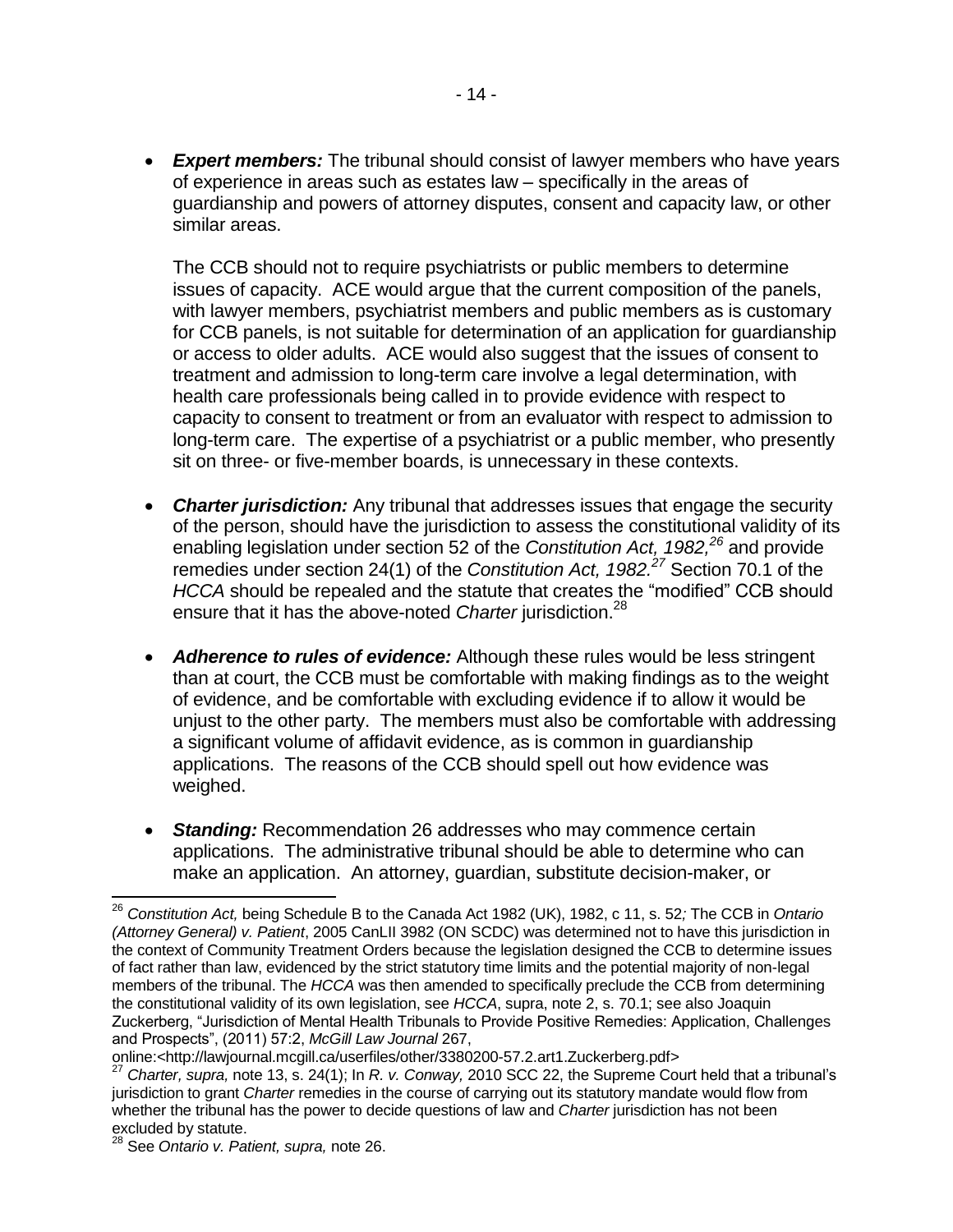allegedly incapable person should be able to bring an application as a matter of right. A monitor designated under a power of attorney should be able to bring applications for directions as a matter of right. However, "family or others in a trusting relationship," should not have automatic standing. All other interested parties should have to apply to the administrative tribunal for standing in order to bring an application with respect to an allegedly incapable person.

 *Timelines:* The CCB has presently had significant issues meeting its statutory timelines. Recently, in *Re JS*, <sup>29</sup> consent to go beyond seven days for scheduling a hearing was provided by the applicant. However, the applicant did not agree to a five-month postponement. The CCB determined that a delay of this duration was procedurally unfair to the applicant and rescinded the community treatment order.

In *Re MG,<sup>30</sup>* a preliminary motion on the delay of the hearing was denied even though there was a four-month delay in setting up a hearing. Counsel for the applicant argued the delay prejudiced the applicant's rights. Even though the CCB agreed that "the process of arranging this hearing was clearly flawed," it found that the delay did not affect the community treatment order itself and denied the applicant's preliminary motion.

In *re ND,* a delay in a hearing on incapacity to manage property of approximately 6.5 months meant that there was no recent evidence of incapacity before the Board. The CCB therefore found that the evidence at the hearing, which did not include evidence from the last six months, failed to establish incapacity. $31$ 

In order to promote the timeliness of interventions, there should be strict statutory timelines for conducting hearings on certain types of applications. Timelines for different types of proceedings should reflect the need for a quick turn-around in scheduling hearings, the frequency of statute-mandated review, and the evidentiary requirements. The timelines for guardianship hearings, for example, should not be as short as timelines for hearing challenges to involuntary admission under the *Mental Health Act.* 

- *Structure, Infrastructure and Supports:* ACE supports the recommendations of the MHLC in this regard.
- <span id="page-14-0"></span> *Mediation:* The tribunal should offer mediation services, firstly, to parties who would like to avail themselves of this service, rather than attending at a hearing; and secondly, prior to a guardianship hearing in a mechanism similar to mandatory mediation under rule 75.1 in Estates Court in Toronto, Ottawa and in the County of Essex. $32$

j

<sup>29</sup> *JS (Re),* 2015 CanLII 19554 (ON CCB)

<sup>30</sup> *MG (Re)*, 2015 CanLII 64013 (ON CCB)

<sup>31</sup> *ND (Re)*, 2013 CanLII 92293 (ON CCB)

<sup>32</sup> R.R.O. 1990, Reg. 194: *Rules of Civil Procedure*, r. 75.1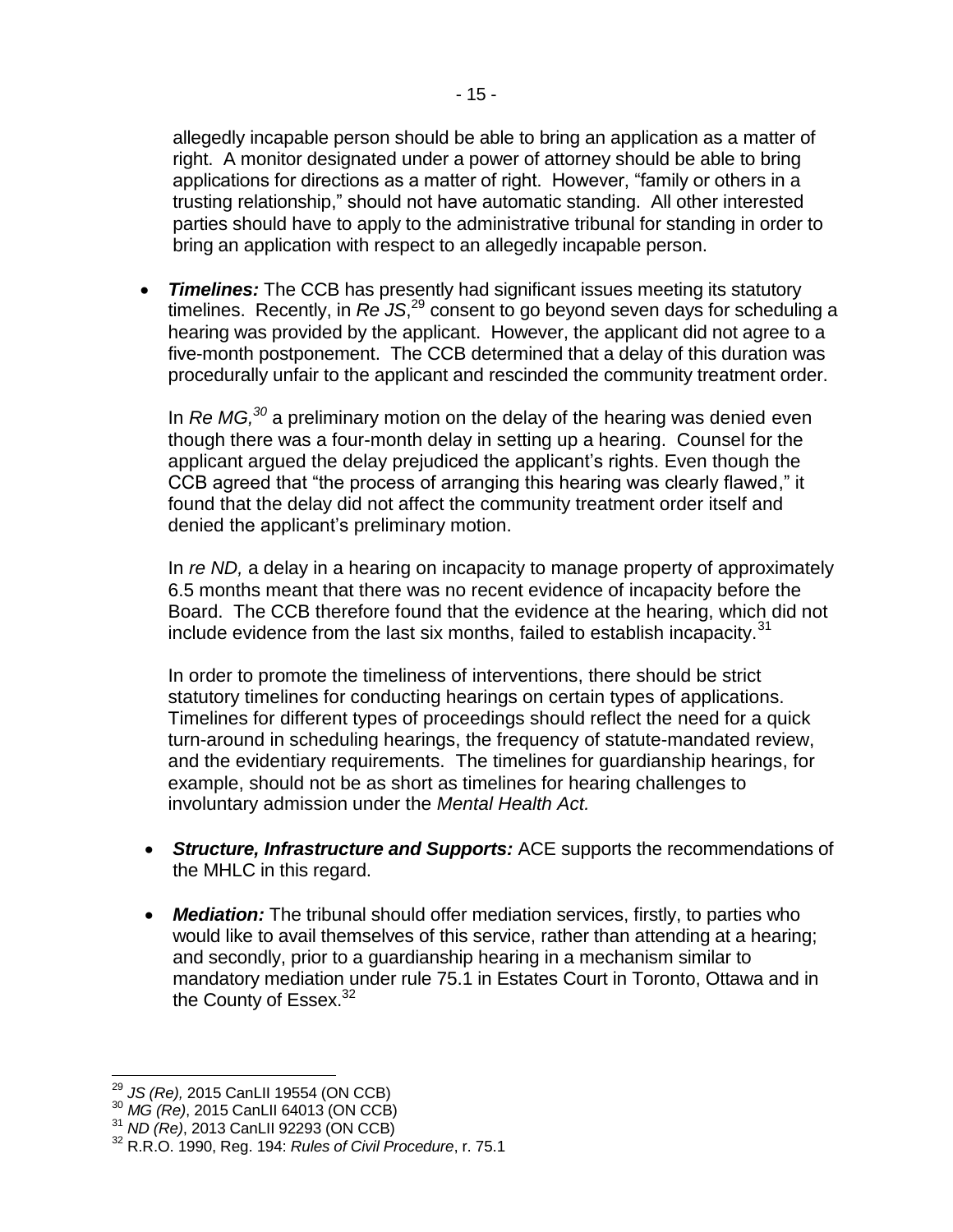Mediation should not be permitted with respect to determinations of capacity or assessing the legality of detention of an incapable person. The appointment of counsel for the allegedly incapable party would also be essential. As under recommendation 32, time limits should be amended where the parties wish to proceed with mediation.

ACE suggests that with the above-proposed changes, the CCB can function as an effective, rights-oriented administrative tribunal with the ability to hear all consent and capacity issues.

### **7. Section 3 Counsel under the** *SDA*

ACE supports recommendation 28 to amend the *SDA* to make it an offence to interfere with Section 3 counsel, but would suggest that this recommendation be broadened to include access to counsel more generally. ACE has encountered numerous instances where a senior contacts ACE for legal help, but the person's attorney for property and/or personal care attempts to restrict our access to the senior, thus preventing us from providing effective counsel. In such instances, there has been no proceeding underway, and yet the allegedly incapable person's right to access counsel has been impeded. ACE proposes expanding the scope of this recommendation to make it an offence to interfere with counsel in any matter where a person's capacity is at issue. Where access has been impeded, counsel should be able to make a complaint to the PGT, who assist in bringing the offence before Provincial Court.

We also believe that in order to deter interference of this kind, more than one avenue of enforcement would be required. In addition to amending the *SDA*, ACE proposes that the Law Society of Upper Canada's *Rules of Professional Conduct* commentary include mention that such interference by legal counsel or paralegals would invite discipline.

### **8. Guardianship of an Incapable Person**

### *i. Limiting guardianships*

ACE strongly supports recommendations 36 to 40, which seek to create limited guardianships of incapable people where guardianships are:

- (a) limited to issue areas or even a single issue;
- (b) created for a limited period of time;
- (c) subject to review;
- (d) require periodic evaluations of capacity (for example, every six months); and,
- (e) require attestations that no less restrictive alternatives exist.

While courts could always order limited guardianships, they are not commonly asked by parties to do so. ACE also supports the recommendation that guardians be required to assist the individual who has regained capacity in having the guardianship order rescinded.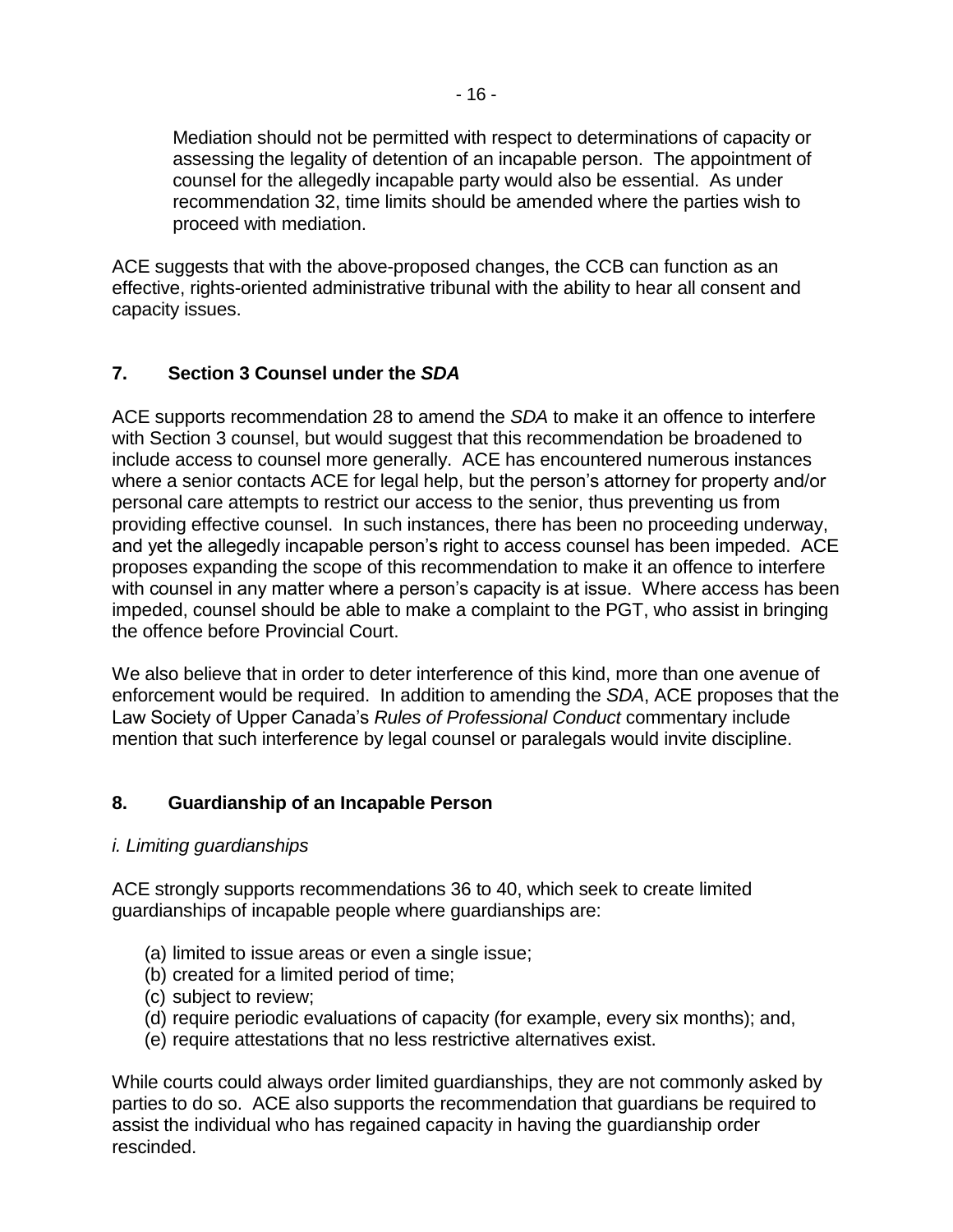These recommendations will assist those under guardianship greatly. ACE has received many calls from people who do not have the financial means to challenge their guardianship, or to obtain an assessment, as their property is being managed by their guardian. Even if they have regained capacity, the person has no way of challenging the guardianship. By compelling the guardian to attest to the continued incapacity of the person under guardianship, and to assist and/or cooperate with the completion of evaluations of capacity, the individual can more easily remove guardianship and return to managing his or her own finances or personal care.

The recommendations also ensure that those who have capacity in some areas of their lives, but not in other areas, do not have that their decision-making rights stripped away from them entirely. Guardianship as presently utilized is a blunt instrument. These recommendations offer a way to refine this tool.

ACE disagrees with recommendation 34, which would allow adjudicators who are determining whether guardianship should be granted to seek a report from a "relevant organization". Such reports, if they exist, should be requested by the parties and presented as evidence in support of a position. The opposing party could then challenge the evidence. Without the effective tool of cross-examination, these reports should not be permitted into the process. These reports risk supplanting the adjudicator's own expertise in determining whether there is a less restrictive alternative available to a person other than guardianship.

### *ii. Statutory Guardianships*

ACE disagrees strongly with recommendation 35, that the statutory guardianship process under the *SDA* be repealed and replaced by applications to a new administrative board.

The *SDA* presently provides that the PGT automatically becomes someone's guardian of property when: (1) a certificate is issued under the *Mental Health Act* certifying that a person is incapable of managing property; or, (2) on a finding of incapacity to manage property by a capacity assessor under the *SDA*. 33 ACE recognizes that there will be a sacrifice of due process in order accommodate an "automatic" guardianship in certain instances, however, this sacrifice can be limited, as discussed below, and is necessary in the interest of protection of an incapable person's assets.

It is vital to retain the automatic triggering of guardianship to a neutral organization such as the PGT to ensure that the incapable person's property is managed in a timely and safe manner. The PGT is ideally placed and has the statutory powers to take over the management of a person's property.<sup>34</sup> This is necessary where a person's housing situation may be at risk, or the person may be in danger of someone depleting their assets. An application to an administrative tribunal, although quicker than a court, is not automatic. Even an application for interim guardianship will require some amassing of

 $\overline{\phantom{a}}$ 

<sup>33</sup> *SDA, supra,* note [3,](#page-1-1) ss. 15 and 16

<sup>34</sup> *Ibid,* s. 16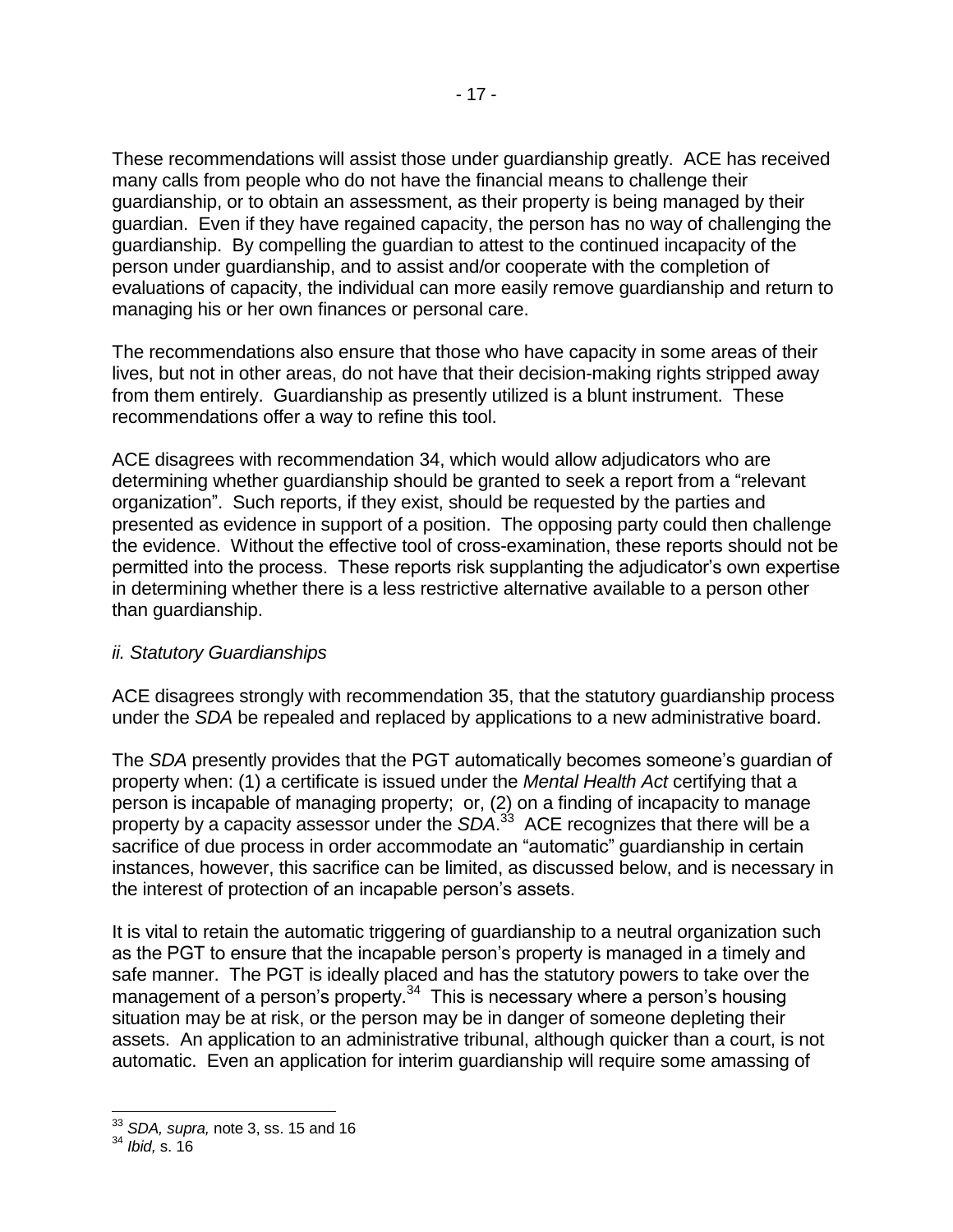evidence, especially if contested. The allegedly incapable person's assets may be at grave risk in the interim.

Recommendation 6 rightly restricts the ability of physicians to assess capacity to manage property under the *Mental Health Act* to where, "there are reasonable grounds to believe that the person may lack legal capacity to manage property and the person may suffer negative consequences as a result." ACE believes that this recommendation would limit the present overuse of statutory guardianships to situations where they are truly required.

ACE agrees that it is not useful to have the PGT act as a guardian if another party is willing to act as guardian. However, a process presently exists by which a person can take over from the PGT.<sup>35</sup> The administrative tribunal could administer this process. However, it is important to ensure that the incapable person and the PGT are also parties to that process. ACE has found that the PGT often has useful information obtained through the guardianship-investigations process which would ensure, for example, that the same person who was placing the incapable person's assets at risk is not named as their guardian.

Furthermore, there are issues around the implementation of rights advice by capacity assessors in the context of statutory guardianships under section 16 of the *SDA*. People who are found incapable of managing property in this context are not always made aware that they can challenge this finding at the CCB, or that they may obtain legal representation in this regard. Confirming that people found incapable are notified of this review process, which is mandated under the *SDA*, and are assisted in accessing legal counsel will ensure that statutory guardianships are only in place where legally defensible.

It is important that the PGT continue to be the statutory guardian of first instance in order to ensure that the property of incapable people is managed in a safe and responsible manner where no valid and continuing power of attorney for property exists. This safeguard ensures the protection of the property and protects the vulnerable person from financial abuse.

# **9. Using Mediation in Consent and Capacity Disputes**

ACE has discussed the use of mediation in combination with an administrative tribunal above. However, recommendations 31 and 33 discuss the use of mediation where a new administrative tribunal is not created. Many of the legal issues discussed in this report involve abuse and capacity.

It is not possible to mediate capacity. A person is either capable or not capable. A person should not, for example, be determined capable because a settlement is mediated in which they will "consent" to a treatment they may not understand in order to move forward.

l, <sup>35</sup> *Ibid.* s. 17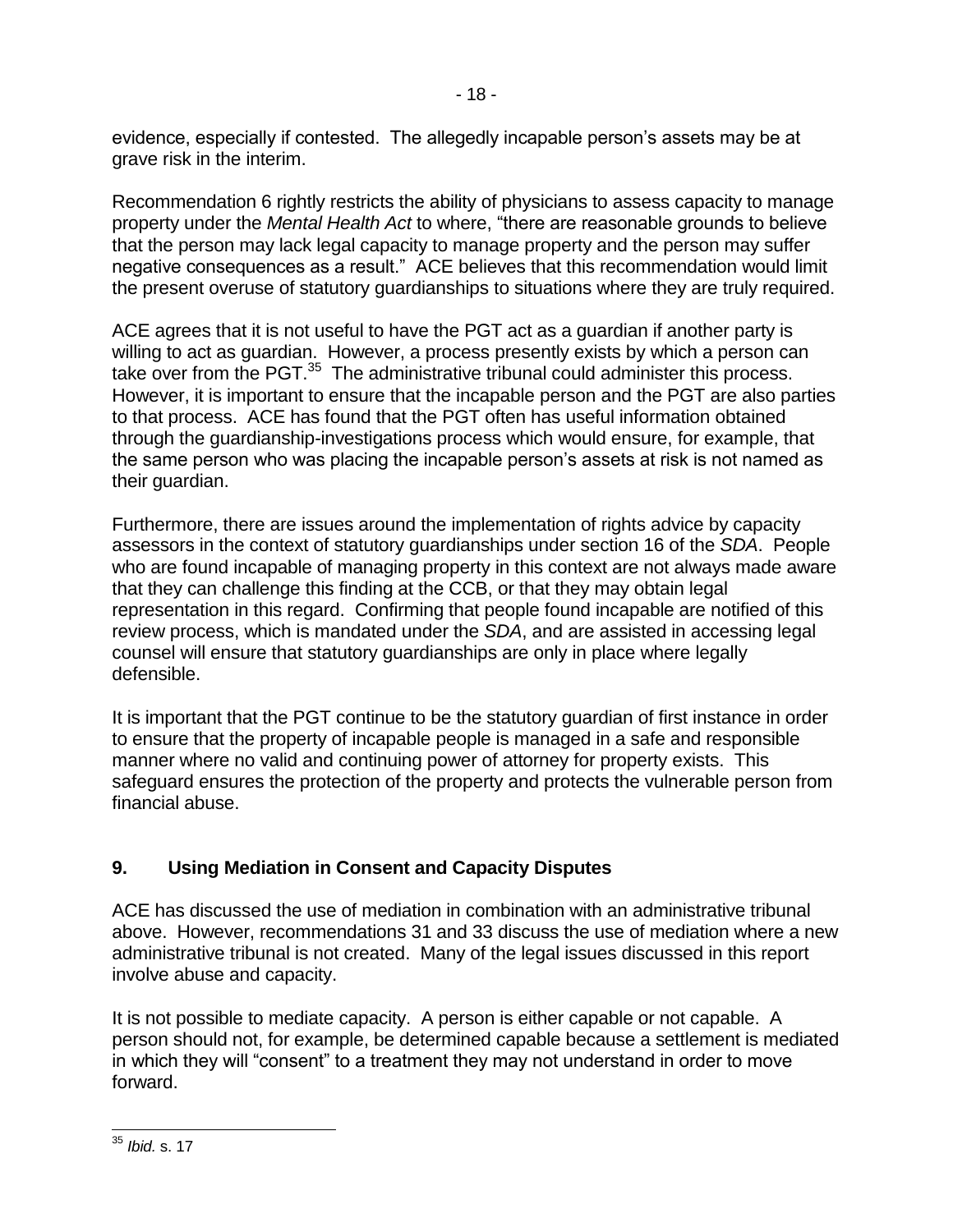Further, mediation is not appropriate where there are allegations of abuse. In these cases, the allegedly incapable person may be intimidated by the person who has perpetrated the abuse, and will be unlikely to oppose them.

However, in an adjudicative proceeding, mediation can be acceptable where the settlement would have to be approved by the court where there are parties under disability. Further, the incapable person would be required in those contexts to have legal representation at any mediation. ACE would argue that without the overarching protections available in an adjudicative proceeding, mediation can lead to unfair result.

ACE would support the recommendation if it was in the context of adjudicative proceeding, and includes expanding mandatory mediation in Estates proceedings outside of Toronto, Ottawa or the County of Essex, as mandated under Rule 75.1 of the *Rules of Civil Procedure.<sup>36</sup>*

If an administrative tribunal is not created to address consent and capacity issues broadly, the CCB would have very limited need for mediation as discussed in recommendations 32 and 33. ACE can envision that mediation may only be useful in Form G applications,  $37$  where the health care provider or evaluator may be able to negotiate an outcome with the substitute decision-maker and the incapable person has representation. In such scenarios, the parties should be able to agree to deviate from statutory timelines as outlined in recommendation 32.

### **10. Promoting Education in Consent and Capacity**

Recommendations 11 to 13 and 45 to 54 discuss education in respect of consent and capacity in different contexts:

- Recommendation 11 supports Health Quality Ontario in producing educational materials for health care organizations related to the assessment of capacity and the accompanying procedural rights;
- Recommendation 12 supports the Ministry of Health and Long-Term Care in encouraging long-term care homes to include information related to consent, capacity and decision-making in information provided to residents and families in annual satisfaction surveys;
- Recommendation 13 seeks that the Local Health Integration Networks (LHINs) encourage health services to improve education and training to professionals carrying out assessments of capacity;
- Recommendations 45 to 49 empower a public clearinghouse to create and disseminate information regarding capacity and decision-making;
- Recommendation 50 states that the *HCCA* should be amended to specifically give health professionals a duty to provide information to SDMs in a standardized form;

 $\overline{\phantom{a}}$ 

<sup>36</sup> *Rules of Civil Procedure, supra,* not[e 32](#page-14-0)

<sup>37</sup> *HCCA, supra,* note [2,](#page-1-0) ss. 37 and 54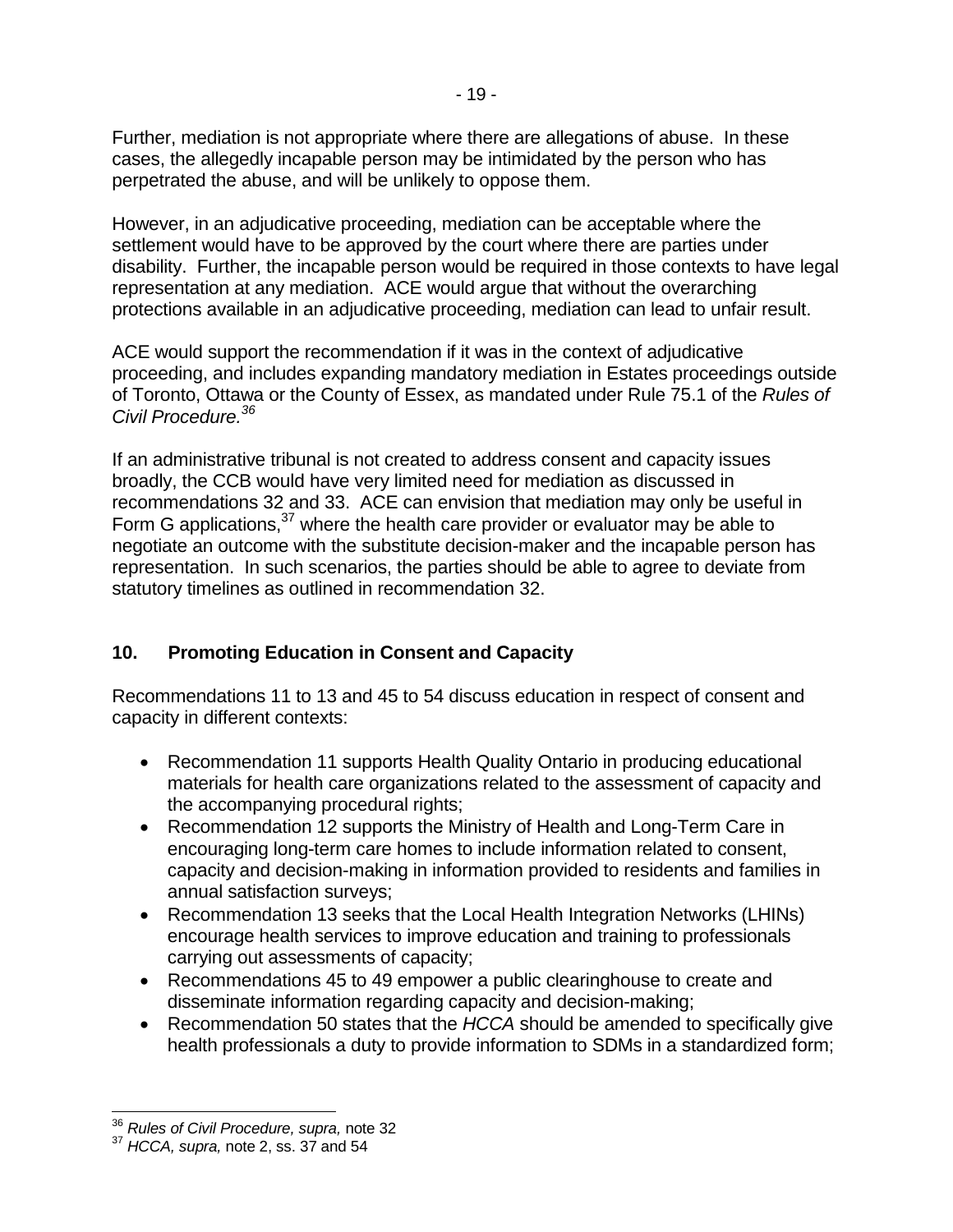- Recommendation 51 provides that adjudicators be empowered to require guardians and attorneys to obtain education on their duties;
- Recommendation 52 encourages professional educational institutions to strengthen their curriculum on consent and capacity issues; and,
- Recommendation 53 and 54 encourage the regulatory colleges with support from the Ministry of Health and Long-term Care to strengthen their material on consent and capacity issues.

ACE believes that these recommendations are sound. However, it is highly important to ensure that the educational materials suggested in each of these recommendations be legally correct. In ACE's experience, materials differ widely in terms of their legal accuracy.

For example, staff in long-term care homes often require that residents or their substitute decision-makers complete "level of care" forms on admission to long-term care. 38 Examples of levels of care include "Comfort measures only" or "Transfer to hospital without CPR" or "Full Code." However, these forms do not constitute consent to treatment in most cases, as they are not related to the resident's current health condition.

Because of the existence of these documents, we have seen many cases where treatment was illegally delayed or withheld. For example, a person was not taken to hospital for treatment of a leg fracture because their "level of care form" had identified the level as including "Comfort measures only".<sup>39</sup> The resident was themselves incapable of making a decision, and the home did not contact the substitute decision-maker to inform them of the injury, nor did they seek consent to treatment. These forms purport to be consents related to future treatment, but they are not: they are, in fact, illegal, but are used broadly in the long-term care sector. Recommendation 12 may lead to long-term care homes propagating such incorrect ideas about consent. The Ministry of Health and Long-Term Care should be required to monitor these forms along with any other information provided about consent.

Similarly, in all of the contexts noted above, the educational materials used should be drafted by individuals with legal expertise in Ontario. The materials should be reviewed regularly to ensure consistency and legal accuracy. As such, ACE recommends that any materials provided under Recommendations 11 to 13, 50, 51 and 53 to 54 be created by the public clearinghouse provided for under Recommendations 45 to 49. Further, ACE recommends that these materials be subject to a vetting procedure that permits time for feedback from the public and interested organizations.

l  $38$  See "Papers! Papers! Papers! – Part II: The What's What Regarding Paperwork in Long-Term Care!", *ACE Newsletter,* Vol 12, Number 1 (Spring/Summer 2015),

online:<http://www.advocacycentreelderly.org/appimages/file/Final%20Newsletter%20Spring%202015%201 Jun2015.pdf>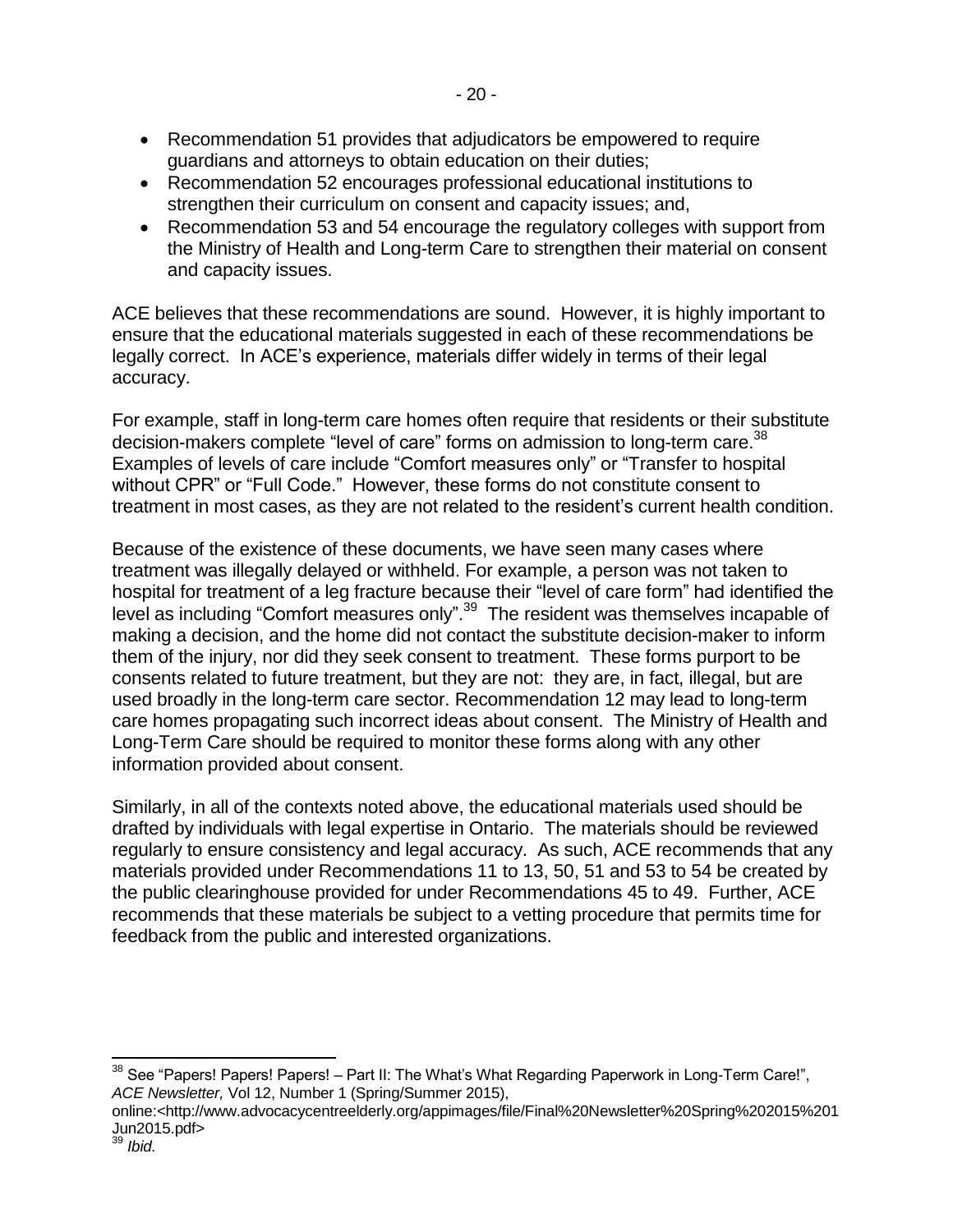### **11. Minor Edits to Section II: Overview of the Ontario Systems for Legal Capacity, Decision-Making and Guardianship**

In reviewing the Interim Report, ACE found a few areas in Section II: Overview of the Ontario Systems for Legal Capacity, Decision-Making and Guardianship that were likely misworded. However, if left as is, these may be misleading to readers.

ACE suggests the following:

- *At page 16*: Where the *HCCA* details capacity to consent to personal assistance services, it is important to note that the *HCCA* only applies to personal assistance services provided in long-term care.<sup>40</sup>
- *At page 16:* The Interim report states,"Where a decision is necessary and an individual has been found legally incapable with respect to that decision or that type of decision, a substitute decision-maker will be appointed to make that decision." This statement is inaccurate and confusing.
	- $\circ$  There may be some confusion in this report as "substitute decision-makers" are herein defined as a person making a substitute decision, including attorneys for property and guardians of property. Typically, the term "substitute decision-maker" only applies to decisions made under the *HCCA.*
	- $\circ$  Further, it is inaccurate to state that a substitute decision-maker will be "appointed" to make decisions. Under the *HCCA,* substitute decisionmakers in the hierarchy are not "appointed", but determined by their relationship to the incapable person in accordance with the legal requirements.
- *At page 21:* The CCB also hears applications following a finding of incapacity to manage property under s. 54 of the *Mental Health Act*. 41
- *At page 22:* It is important to note in the section that the *Advocacy Act* was repealed in 1996, <sup>42</sup> further, it was meant to act as a counterbalance to the *Consent to Treatment Act, 1992.* The *Consent to Treatment Act* was replaced by the *HCCA* in 1996. 43
- *At page 23:* The Interim Report states that, "legislation makes provision for procedural rights whenever legal capacity is removed." This is not true in certain cases, including where a person is incapable of making personal care decisions not dealt with in the *HCCA,* such as nutrition, clothing or visitors.

l,

<sup>40</sup> *HCCA, supra,* note [2,](#page-1-0) s. 2 "recipient"

<sup>41</sup> *Mental Health Act, supra,* note [8,](#page-6-0) s. 54

<sup>42</sup> *Advocacy Act,* 1992, S.O. 1992, c. 26

<sup>43</sup> *Consent to Treatment Act*, 1992, S.O. 1992, c. 31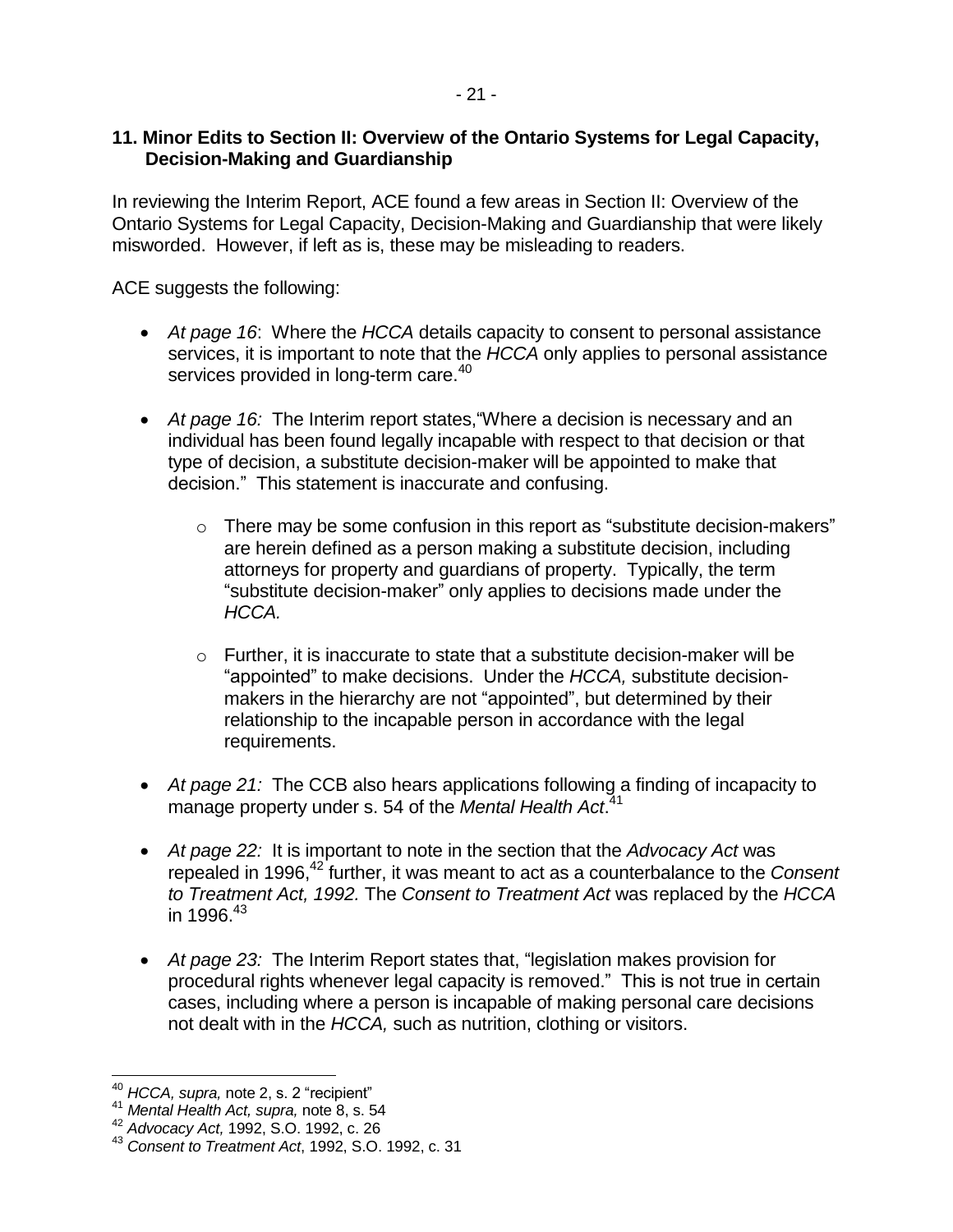### **Conclusion**

The Interim Report has made significant recommendations while still attempting to maintain the integrity of the legal regime in respect of consent and capacity in Ontario.

On reviewing the Interim report, ACE makes the following comments/recommendations:

- *1. Retaining the cognitive and functional approach to legal capacity and issues with supported decision-making*
	- $\circ$  Supports recommendation 3, that Ontario retain the cognitive and functional approach to consent;
	- o Supports recommendation 18, that the communication needs of the person whose capacity is being assessed are accommodated;
	- o Disagrees with recommendation 19, that support authorizations should be permitted under Ontario law; and,
	- o Disagrees with recommendation 20, that network decision-making should be explored in Ontario.
- *2. Assessing incapacity*
	- $\circ$  Supports recommendation 5, limiting capacity assessments to where there is reason to believe a person is not capable of making decisions on their own behalf and a need for decisions to be made;
	- o Further suggests that Form 4 under the *SDA* be amended to include particulars of the alleged incapacity;
	- $\circ$  Further suggests that a disclosure form accompany private opinions provided by designated capacity assessors under the SDA;
	- o Supports recommendation 6, which limits circumstances where a physician would conduct a capacity assessment under section 54 of the *Mental Health Act*; and,
	- o Supports recommendation 9, that a form be created to provide notice of a finding of incapacity under the *HCCA,* and suggests that a specific form be created for evaluators making findings of incapacity with respect to admission to long-term care.
- *3. Detaining residents in long-term care and tenants in retirement homes*
	- o Recommends that section 70 of the *Retirement Homes Act* which authorizes detention be repealed; and,
	- o Supports recommendation 15 for proclamation of the detention provisions in the *LTCHA* and the *HCCA.* ACE further suggests that the detention provisions in the *LTCHA* be amended to include: an automatic application on detention; a right to periodic review, and a right of review for other forms of detention in addition to secure units; and, exclude "other prescribed persons" from making recommendations about confining residents to a secure unit.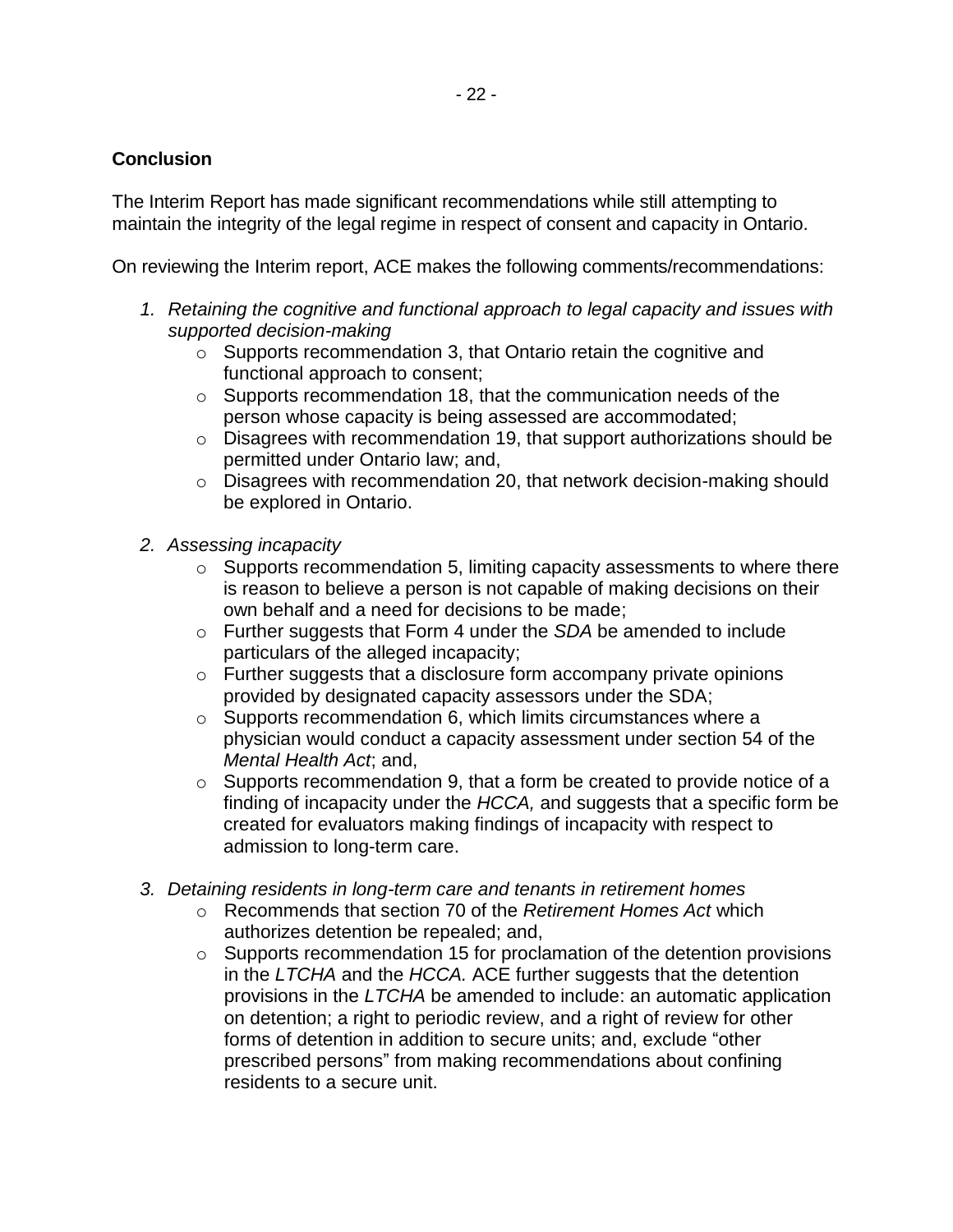- *4. Holding attorneys and substitute decision-makers accountable*
	- o Supports recommendation 21, that substitute decision-makers and attorneys for property and personal care would sign mandatory statements of commitment;
	- o Supports recommendation 22, that an attorney for property or personal care provide a notice where they are acting;
	- o Supports recommendation 23, that provides for monitors to powers of attorney, and suggests they be given standing to bring Form G applications under the *HCCA*;
	- o Supports recommendation 41, allowing a person to remove certain individuals from the substitute decision-maker's hierarchy, and suggests that the threshold for capacity to make this decision be a low one; and,
	- $\circ$  Disagrees with recommendation 17, changing the terms "substitute decision-maker" and "guardian" to "decision-making representative."
- *5. Restricting the use of professional decision-making representatives* 
	- $\circ$  Disagrees with recommendations 43 and 44, that would assist in providing more access to professional decision-making representatives and allow community organizations to assist in making day-to-day decisions for a person.
- *6. Supplementing the jurisdiction of the CCB*
	- o Supports the modification of the CCB with jurisdiction to determine: the validity of powers of attorney; access to an allegedly incapable person; the legality of detention of an allegedly incapable person; jurisdiction to provide *Charter* remedies and to interpret the constitutional validity of its enabling legislation; with panelists who are lawyers. While the incapable person, attorneys, substitute decision-makers, guardians and monitors would have standing as of right, others should have to apply for standing. Mediation should be offered, but the allegedly incapable person should have counsel and timelines should accommodate this mediation.
- *7. Assisting section 3 counsel appointed under the SDA*
	- o Supports recommendation 28, that it be an offence to impede access to Section 3 counsel under the *SDA,* and supports enforcement through complaints to the PGT and commentary in the *Rules of Professional Conduct* that such interference would invite discipline.
- *8. Guardianship of property and person* 
	- o Supports recommendations 36 to 40, which seek to limit guardianships and assist capable persons in removing themselves from guardianship;
	- $\circ$  Disagrees with recommendation 34, that the adjudicators determining whether guardianship should be granted may ask for a report from a relevant organization; and,
	- o Disagrees with recommendation 35, that the statutory guardianship process under the *SDA* be repealed and replaced by applications to the new administrative board. ACE suggests that the application to take over as statutory guardian from the PGT be made simpler.